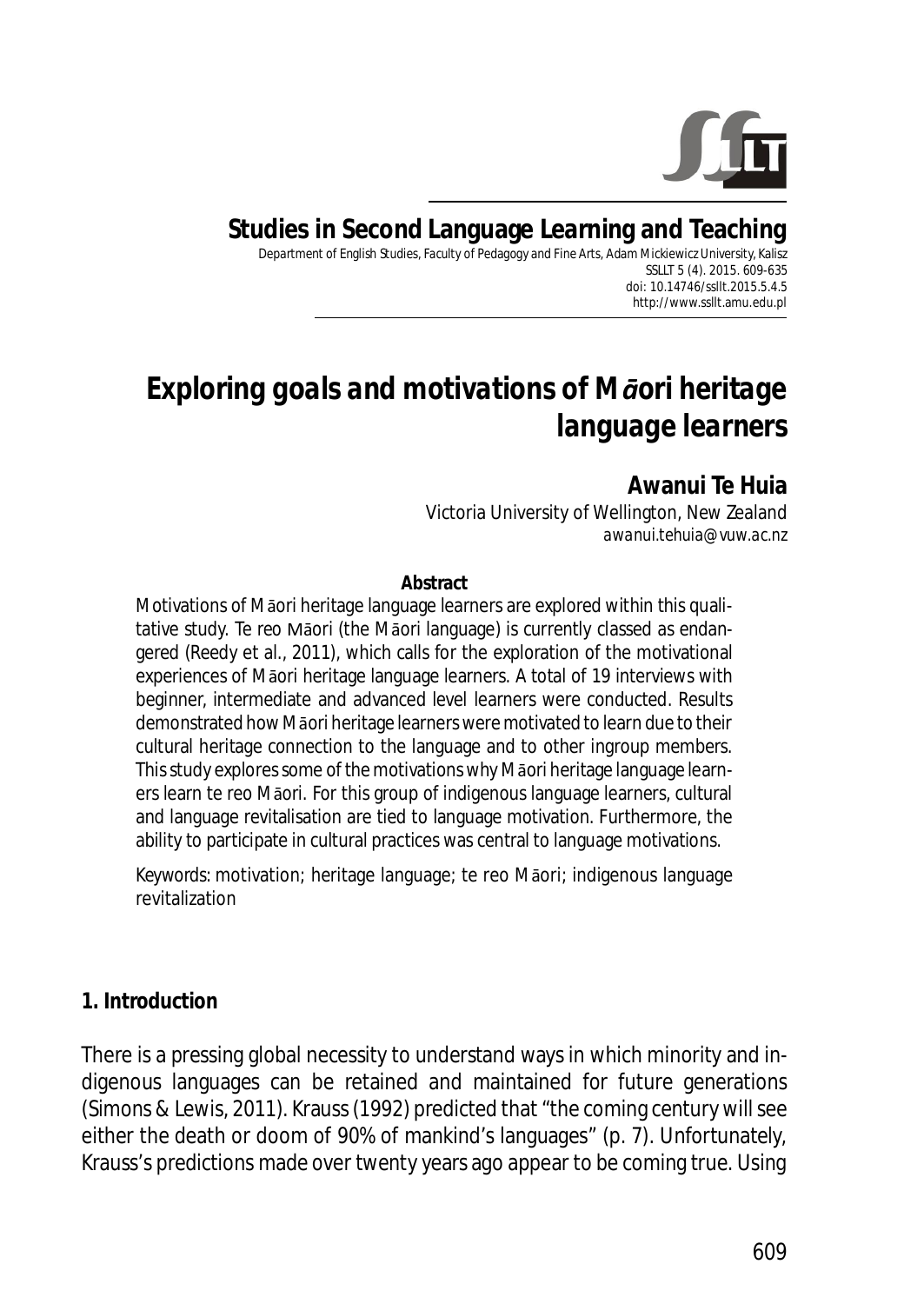longitudinal data, Harmon and Loh (2010) found that from a sample of 1,500 languages globally, 20% of those languages had declined between 1970 and 2005.

One possible way of assisting the process of language revitalisation is through understanding the motivations of individuals who hold an ancestral connection to the language. Te reo Māori is the indigenous language of New Zealand with 21.3% of Māori indicating that they are able to hold a conversation in te reo Māori (Statistics New Zealand, 2014a). This figure has declined by 3.7% since the 1996 census data was collected. Although research about motivations of second language learners of globally dominant languages is plentiful, very few studies explore the motivations of indigenous people who are attempting to learn their heritage language. The motivations of Māori heritage language (HL2) learners will be the focus of the current study.

### **2. Heritage language learners**

Second language learners of globally dominant/colonial languages, such as English, Spanish, and French have been the predominant set of learners that research has focused on to date (Noels, 2001; Noels, Pelletier, Clement, & Vallerand, 2003). HL2 learners are distinguishable from learners of other languages by the birthright connection that they have with the language (Wiley, 2001). There are many varying descriptions of what encompasses a HL2 learner. For instance, Fishman (2001) explains that those individuals with a family connection to a language (including immigrant, indigenous and colonial languages) are equally defined as HL2 learners. In comparison, Schmidt and Watanabe (2001) discuss HL2 learners as being those students who are studying their first language in a school setting, such as learners of Japanese who have Japanese ancestry.

Heritage learners may include second or even fourth generation immigrants who still refer to their nationality as being tied to their ethnic heritage. Similarly, Valdes (2005) discusses the complexities of how the term is applied, where definitions of *heritage language* include the learner's mother tongue, her first language, second language, and dominant language in the home. *Heritage language learner* has been applied to linguistic minorities whose languages are often endangered, where a key concern is the pressure for cultural maintenance (Fishman, 2001). Authors have suggested that it is possible for the term *heritage language learner* to include both those who have some level of proficiency in the HL2 as well as those who want to learn their ancestral language (Wiley, 2001). For the purposes of this study, the term *heritage language learner* will be applied to Māori, indigenous to New Zealand, who are in the process of learning te reo Māori as their second language.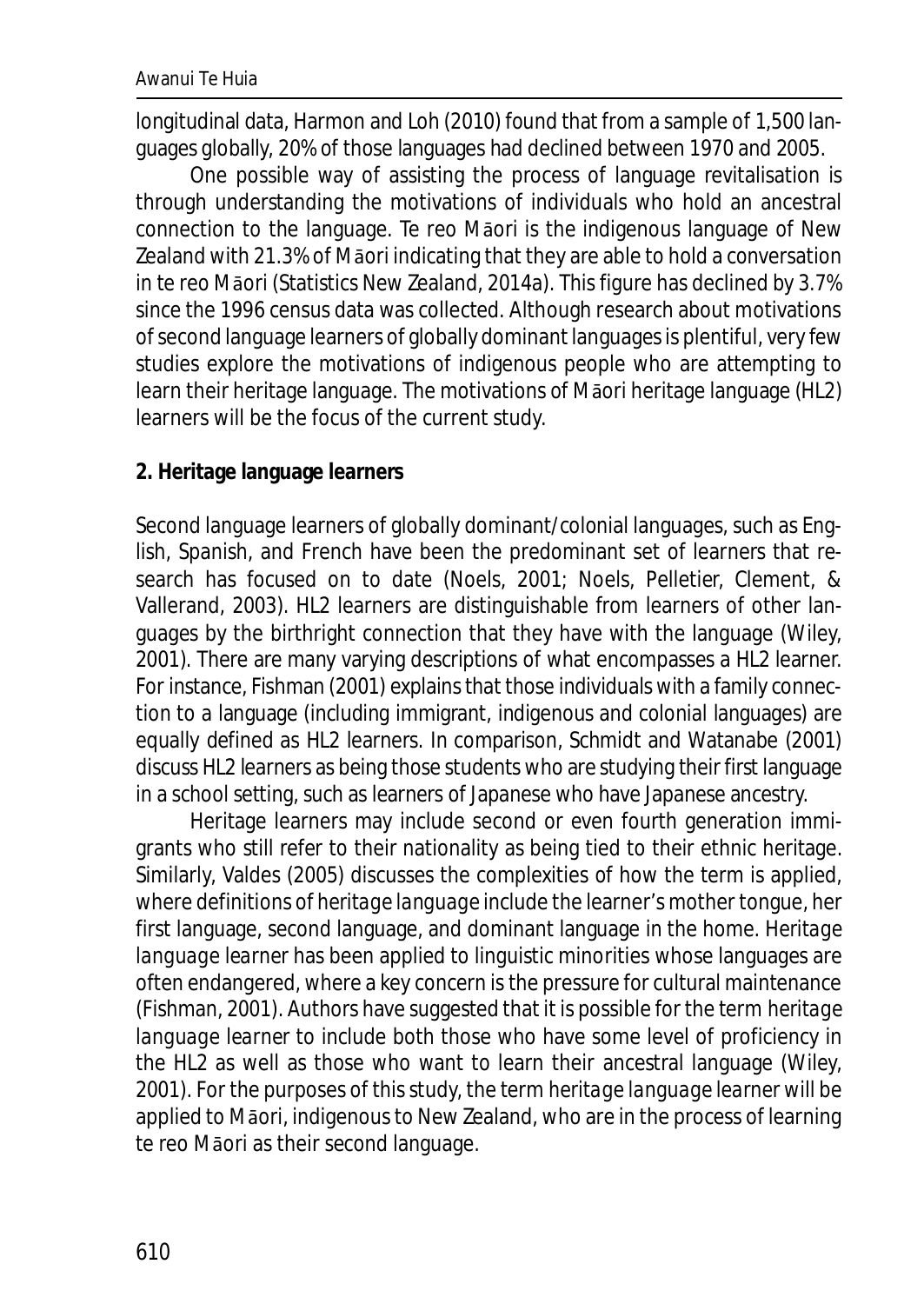## **3. The position of Māori as heritage language learners**

Indigenous people who are also HL2 learners are likely to be coping with the intergenerational impacts of colonisation. New Zealand is unique among other colonial nations due to the Treaty of Waitangi, which established equal legal status between the Crown and Māori (Orange, 2004). Although the Treaty of Waitangi provides New Zealand with the foundation for an equal bicultural relationship, Māori continue to experience the detrimental effects of colonisation and disproportionate levels of negative social value (Pratto, Sidanius, & Levin, 2006; Robson & Purdie, 2007). Pratto and colleagues (2006) explain that "negative social value is disproportionately left to or forced upon members of subordinate groups in the form of substandard housing, disease, underemployment, dangerous and distasteful work, disproportionate punishment, stigmatisation, and vilification" (p. 272). Each of the factors above are experienced disproportionately by Māori in New Zealand (Borell, Gregory, McCreanor, Jensen, & Barnes, 2009; Department of Corrections, 2007; Education Counts, 2011; Robson & Purdie, 2007).

Being in a position of social and economic disadvantage has a negative impact on language revitalisation. Memmi (1965) indicates that members of the colonised group who are complicit in the process may begin to despise cultural markers (including language) that associate them with their cultural group. Furthermore, having high proportions of negative social value can be linked to the availability of time and resources to commit to HL2 learning.

The current state of the Māori language decline and the devaluation of the language can be directly linked to a series of systemic practices of colonisation enforced by the Crown. Such practices included the psychological and physical abuse forced upon Māori children in state funded schools (Waitangi Tribunal, 1986), and the refusal of the government to fund schools where English was not the language of instruction (Yensen & McCreanor, 1989). Fishman (1996) has also linked confiscation of land, which Māori suffered immensely from, to the loss of minority languages. Given the historical context of the Māori language loss, HL2 learner experiences and motivations are likely to differ from language learners of globally dominant languages. The motivation for wanting to engage in HL2 learning is likely to be tied to the obligation to maintain the language for future generations, which is not a pressure experienced by learners of globally dominant languages. Furthermore, indigenous HL2 learners firstly need to overcome the social devaluation of the language and the identity complexities associated with being a second language learner of a language that has personal and cultural significance.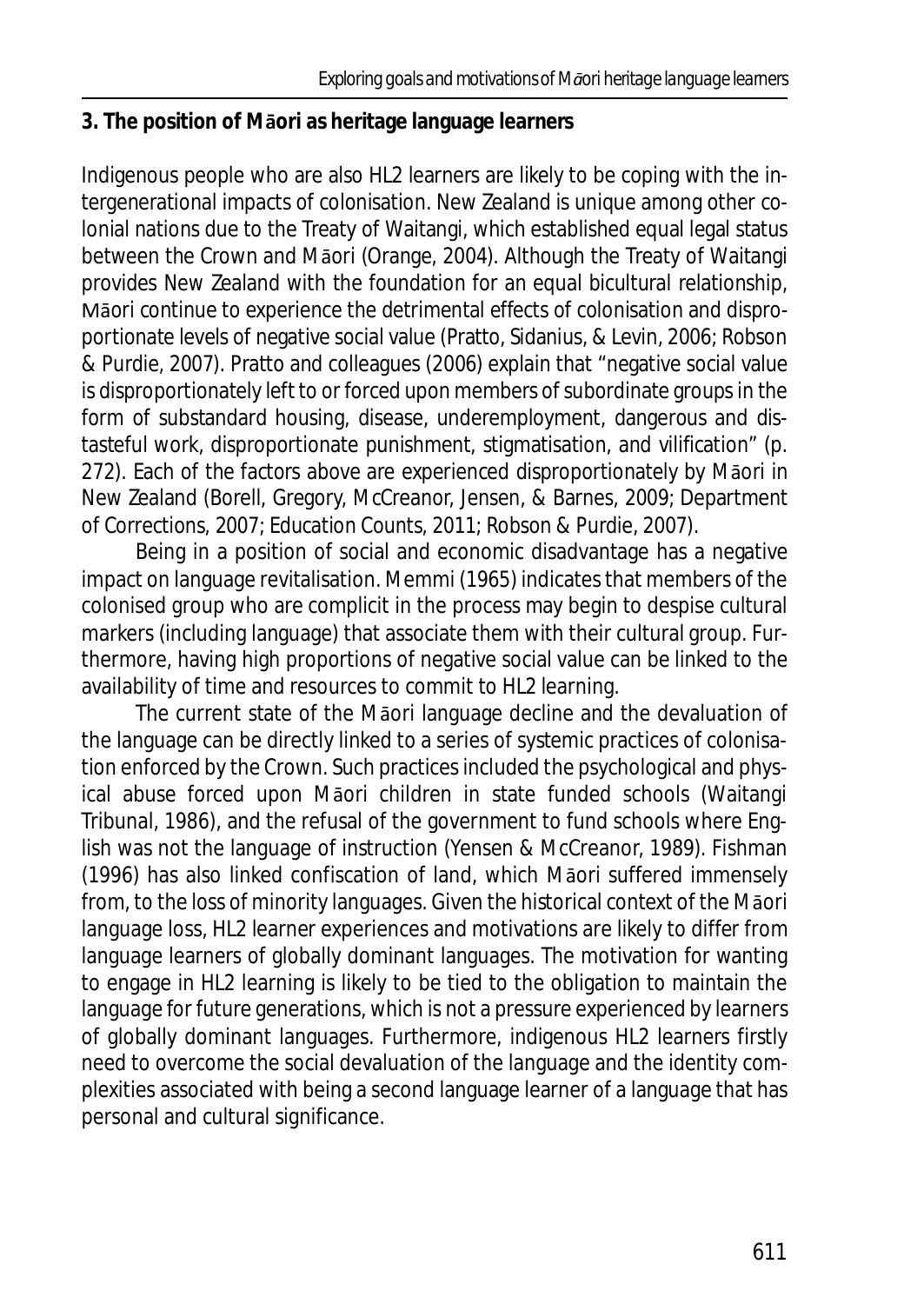#### **4. Motivation due to a desire to access a Māori cultural worldview**

Māori are currently in the process of revitalising te reo Māori. The processes of language revitalisation are likely to contribute to Māori HL2 learner motivations. Language is a means of providing individuals with a window into the culture of their ancestors (Wa Thiong'o, 1986). In situations where access to cultural knowledge is limited, there may be a heightened desire by members of a culture who are attempting to access this knowledge to do so via the language. Māori knowledge and language are not currently forms of knowledge that are widely understood by, or accessible to, all Māori in New Zealand (Statistics New Zealand, 2014a). The cultural values and language that dominate the majority of New Zealand public domains are those that belong to the *Pākehā* (New Zealand Europeans). Māori who engage in learning their HL2 may be motivated due to the emotional connection that they feel toward the speakers of the language (including those living and deceased). This heritage form of motivation differs perhaps from standard integrative motivation in the sense that Māori learners maybe aiming to learn more about *themselves* through accessing a view of the world through the eyes of their ancestors. Similar to the concept of investment (Norton, 1997), Māori may be motivated to invest in the process of language learning in order to achieve a set of cultural resources, including access to a worldview that reflects the cultural ideologies of their ancestors as well as those of the contemporary Māori culture.

A potential added bonus of learning their HL2 is the improved ability to engage in cultural frame-switching (Benet-Martinez, Leu, Lee, & Morris, 2002). Just over half of all Māori identify as being of dual ethnicity (Statistics New Zealand, 2013) with Pākehā (or New Zealand European) being the most common dual identity. The process of negotiating multiple identity pressures is complex and requires a great deal of cognitive resources (Phinney, 1989; Ting-Toomey, 2005). Those who view their dual identities as integrated have reported more positive psychological adaptation (Benet-Martinez & Hariatatos, 2005). Integration of both cultural frameworks is measured by assessing how much an individual sees the two cultures as compatible versus oppositional. In a study of bicultural participants, Benet-Martinez and Hariatatos (2005) found that low levels of proficiency in either of the languages contributed to individuals reporting that the two cultures were distant or oppositional from/towards each other. As the demands of cultural frame-switching are expected of nearly half of all those who identify as Māori, being bilingual may assist Māori in the process of identity negotiation between specifically Māori and mainstream governed environments.

Māori are regularly forced to engage in mainstream domains that are dominated by Pākehā cultural values and norms. Engaging in Pākehā dominant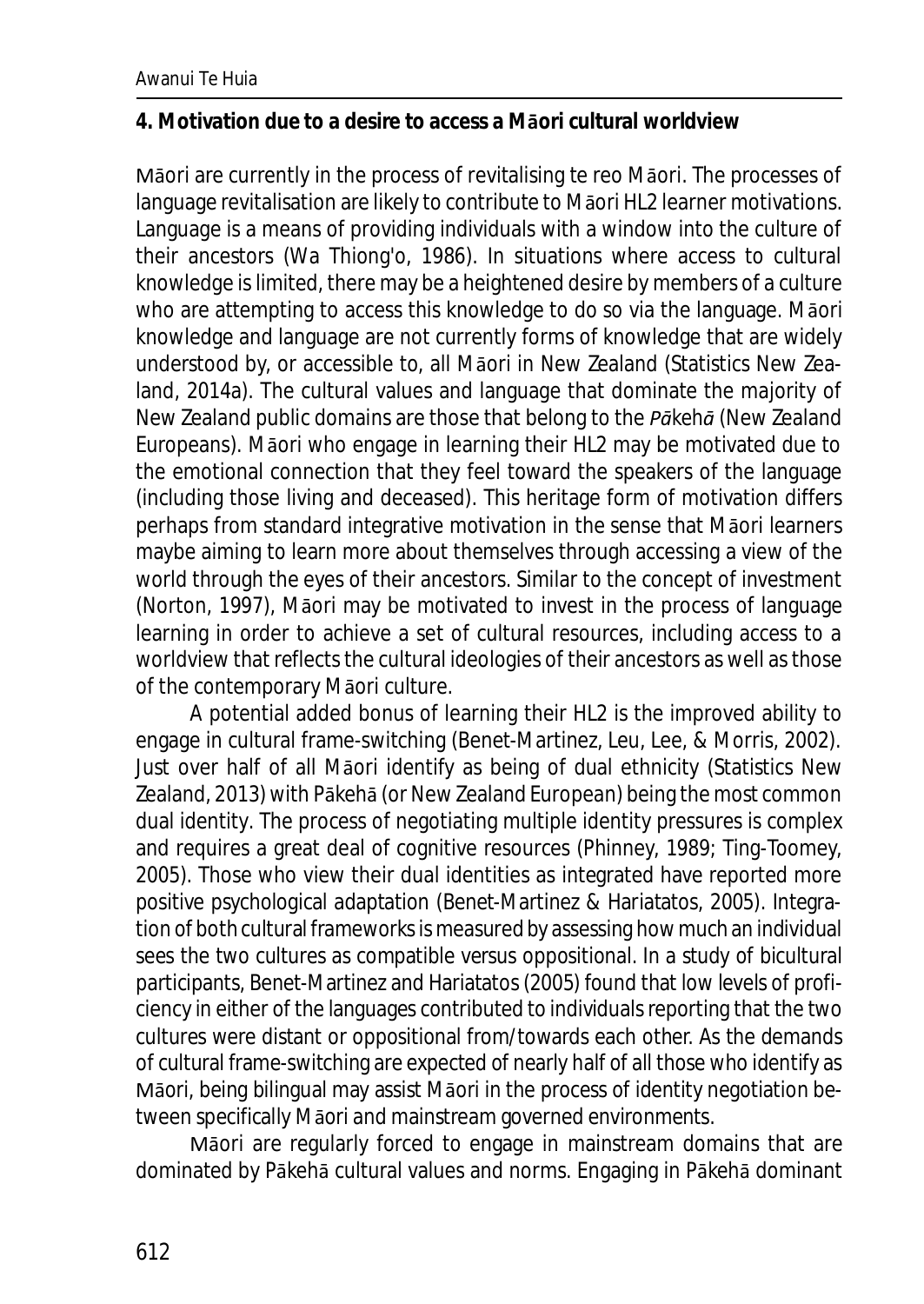spaces maybe thought of as normative for many of Māori. Due to processes of colonisation, not all Māori have equal access to Māori governed domains (Durie, 2001). Māori may need to learn to reengage in Māori spaces, and the language could potentially provide the grounds for such reengagement.

Part of cultural revitalisation includes the continuation of cultural practices that require te reo Māori as a means of maintaining such practices. Many of these responsibilities fall on *kaumātua* (respected elders) (Waldon, 2004). However, with the success of Māori language teaching initiatives, there are a number of Māori HL2 learners who have begun taking on such roles (Gloyne, 2014). The responsibilities of HL2 learners are likely to differ substantially from the responsibilities of L2 learners of globally dominant languages, or languages where the pressures associated with language decline and revitalisation are not central concerns. The desire to fulfill cultural roles that require high levels of language proficiency are likely to motivate some of Māori to improve their Māori language skills.

The roles that parents play in the process of language revitalisation are also thought to contribute positively, particularly when parents *use* the language as a main means of communication (Fishman, 1989). Simons and Lewis (2011) found that of 7,103 current living languages globally, 19% are not being learned by children. The breakdown of intergenerational transmission is a major sign of language endangerment (Fishman, 1989). Members of endangered language communities who are parents may be motivated to improve their language skills in order to transfer their language to their children, which is likely to be the case for Māori HL2 learners as found by Chrisp (2005). One in three Māori are currently under the age of 15, and, at the other end of the spectrum, merely 5.6% are aged over 65 (Statistics New Zealand, 2013). As most of the native Māori language speakers are aged over 65 years, these statistics highlight the need for intergenerational transmission of te reo Māori.

In addition to the cultural transmission motivations noted above, an aspect of social identity theory (Tajfel & Turner, 1986) may provide insight into why parents may be motivated to be part of a group who use te reo Māori as a main means of communication. Social identity theory posits that individuals are motivated to view themselves positively in comparison to other groups. If Māori parents wish to be thought of as valued members of their cultural ingroup, they may wish to use their decision to speak te reo Māori within the home as a means of providing positive distinction (Brewer, 1991) from parents within the community who may not use te reo Māori with their children. On the other hand, nonspeaking members (including parents) of a Māori family some members of which do speak the language may be motivated to learn te reo Māori as a means of enhancing positive ingroup relationships by reducing ingroup difference and promoting shared values.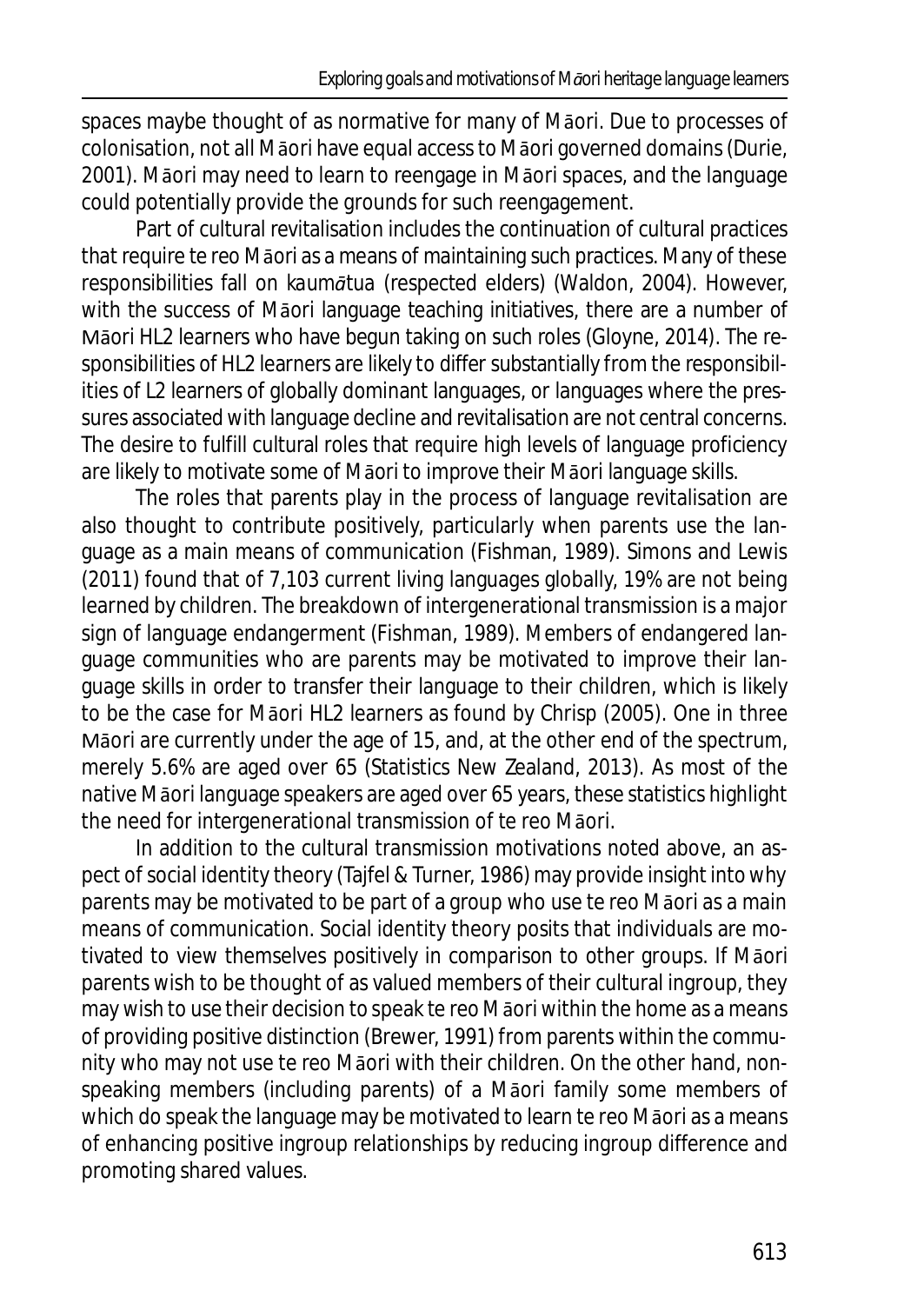Although past language policies have focused on promoting the collective desire to improve language revitalisation at a national or tribal level (O'Regan, 2014), King (2007) suggests that Māori language learners are more likely to be motivated by factors that are more closely linked to the learner. Māori HL2 learners may be more likely to be motivated by their immediate environment, including the desire to up-skill due to the expectations of their social relationships. For instance, if being a member of a social group includes being a target language speaker, the individual may be motivated to meet the expectations of their significant others.

Supplementary to motivations outlined above, Māori HL2 learners may see instrumental value in learning te reo Māori. For instance, knowledge of te reo Māori may assist individuals to gain employment, particularly in the public service sector. Jackson and Fisher's (2007) research, which involved the dissemination of filler CVs to employers, supported the assumption that employers place value on the knowledge of te reo Māori. Findings indicated that Māori high-merit CVs (for instance, a Māori who had achieved well academically) were preferred over non-Māori high-merit performers. The preference for high-merit Māori over high-merit non-Māori was attributed to the ability of Māori to undertake culturally specific roles in the workplace, and, in particular, their ability to communicate in te reo Māori. Conversely, Māori with low academic merit were less likely to be preferred for employment over low merit non-Māori irrespective of the level of Māori language proficiency. These results indicate that although employers place value on te reo Māori, organisations are unlikely to prioritise abilities in te reo Māori over academic credentials. Employers' preferences for high-merit Māori with Māori language abilities is likely to benefit Māori who have achieved within the tertiary education environment.

This research aims to explore the goals and motivations of learners of te reo Māori and has been designed to be exploratory. While specific hypotheses cannot be tested, given that te reo Māori is endangered, Māori HL2 learners are likely to be motivated by cultural preservation reasons, for instance, decisions to use te reo Māori with their children. Furthermore, as there are a great number of Māori cultural roles that require the use of te reo Māori and a relatively small group of highly proficient Māori language speakers available, it is possible that these role responsibilities will contribute to advanced level learners being motivated to improve their language skills. Primarily, the main aim of this study is to better understand the motivations of Māori language learners who have a range of levels of language proficiency.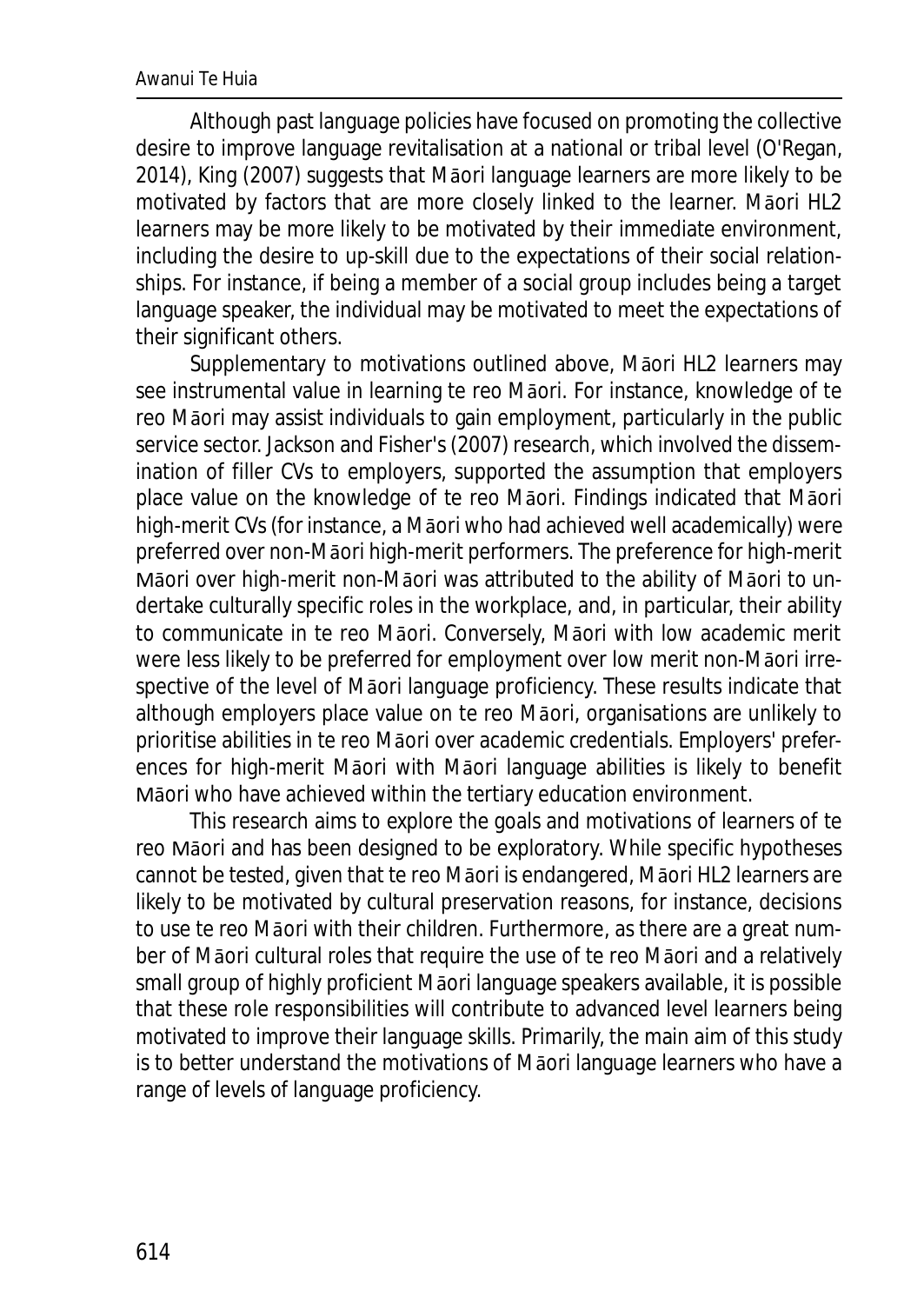## **5. Method**

All participants were second language learners rather than native speakers and were of Māori descent. Participants' proficiency ranged from beginner-intermediate level through to advanced level. They had a variety of tribal affiliations and only two participants were living in their tribal region at the time interviews were held. Participants were also asked to choose a pseudonym. Having a pseudonym, rather than a participant number, was thought to provide the reader with greater connection to the participant quotes.

Beginner to intermediate level learners (*n* = 11; 5 females and 6 males) were undergraduate students at Victoria University of Wellington, New Zealand in either 100 level (*n* = 5), 200 level (*n* = 3), or 300 level (*n* = 3) courses. The mean age of beginner level learners was 26.8 years. Although two participants in this group were professionals, the majority were students with incomes typical of a student population. Advanced level learners ( $n = 8$ ; 5 females, 3 males) were graduates of Te Panekiretanga o te reo Māori, a course designed to enhance the language abilities of already proficient speakers. These participants had a higher mean age of 37.1 and were all working professionals.

Participants were also asked whether they would like to be interviewed in te reo Māori or English. All advanced level participants chose to use te reo Māori intermittently during interviews; however, only one participant solely spoke te reo Māori throughout the whole interview. In contrast, beginner to intermediate level learners very rarely used te reo Māori during the interviews. The author provided the translations of the interviews, which were checked by the participants to ensure that the intended meaning was captured correctly. The translations of Māori language texts are noted as footnotes.

Historically, Māori communities' experienced adverse effects in response to participating in Western scientific research that vilified, misrepresented, or plainly ignored Māori people and their knowledge systems (Jackson, 1998; Kingi, 2005). Due to these problematic research practices, Māori researchers have become increasingly encouraged to undertake research in a manner that is consistent with Māori cultural expectations. Having meaningful relationships with participants is congruent with the Kaupapa Māori methodology principle of *Kanohi Kitea* (Smith, 1989), which literally translates as 'a face that is seen.' Participants were engaged with the view that the relationship would be maintained after the completion of this study. It was important to ensure that the participants were not made to feel pressure to participate, and standard ethical guidelines were followed. The School of Psychology Human Ethics Committee at Victoria University of Wellington provided ethical approval for this study.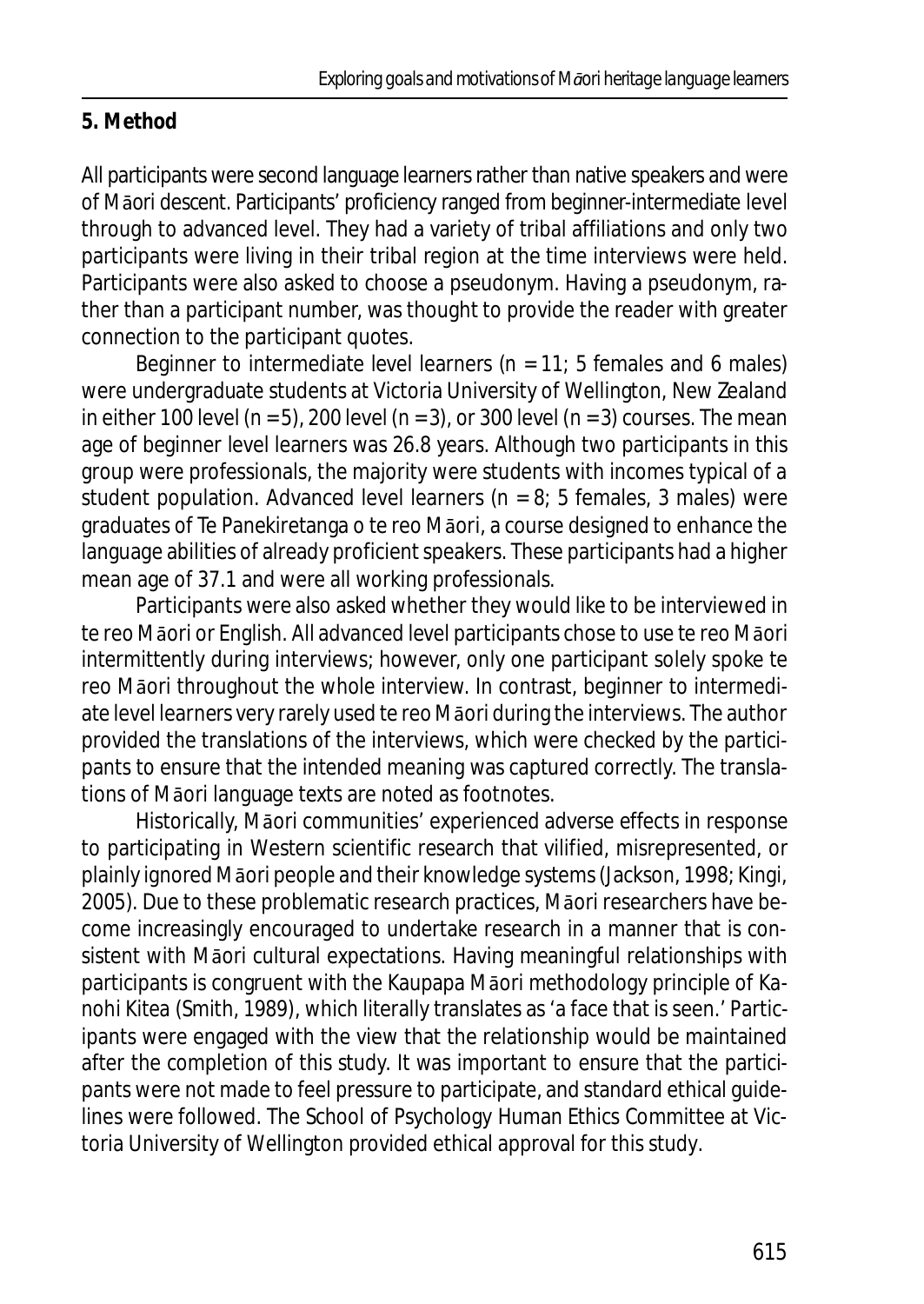Students opted to participate in the study after being informed about the nature of the research during their regular class times. Interviews with undergraduate participants were held on campus in culturally appropriate spaces (such as Māori language tutorial rooms or an an indigenous psychology research area) where positive student directed interactions had taken place. One participant was interviewed at their work place due to convenience. As the author was a member of the Māori Studies Department, given the relatively small number of students in the school, undergraduate students who chose to participate were fairly familiar with the interviewer. Students were made aware that their participation in this study was not at all linked to grades that they might receive in Māori Studies courses that they were enrolled in.

Advanced students were also familiar with the interviewer due to shared interests te reo Māori language education. The interviewer had been involved with Māori language training where many of these participants were also in attendance or were teachers. Relationships with the advanced learners may have positively impacted on the data as participants may have been more open during their discussions with the interviewer than with someone who they were less familiar with. In contrast, the relationship between the interviewer and the beginner to intermediate level participants may have led to participants sheltering some of their experiences for self-preservation reasons. Furthermore, some participants may have responded in a way that they thought was pleasing to the interviewer given that the researcher was a member of the HL2 speaking community. For instance, they may have focused more attention on aspects of their motivations that highlighted their ingroup commitment rather than motivations that were less socially redeemable. Although this was not obvious within the data, it is a possible research limitation.

Initially, it was thought that data from both sets of learners would be analysed separately. Therefore, the interview schedule that was used for interviews with advanced level participants included a number of added questions. They were questions about whether these participants had experienced changes in motivation throughout their learning process. During the data analysis phase, it was clear that there were common elements that overlapped both sets of learners. Interview schedules were developed using a review of literature as well as informal discussions with Māori language learners, teachers and experts. The semistructured interview schedules were designed to explore factors relating to language motivation and to investigate how social relationships influenced participants' choices to continue learning te reo Māori to high stages of fluency. Generally, interviews were 58.40 minutes in duration, with an average of 7032 words per transcript. Interviews were recorded using an Olympus Voice-Trek V-51 Digital Voice Recorder. Transcripts were coded with NVivo software.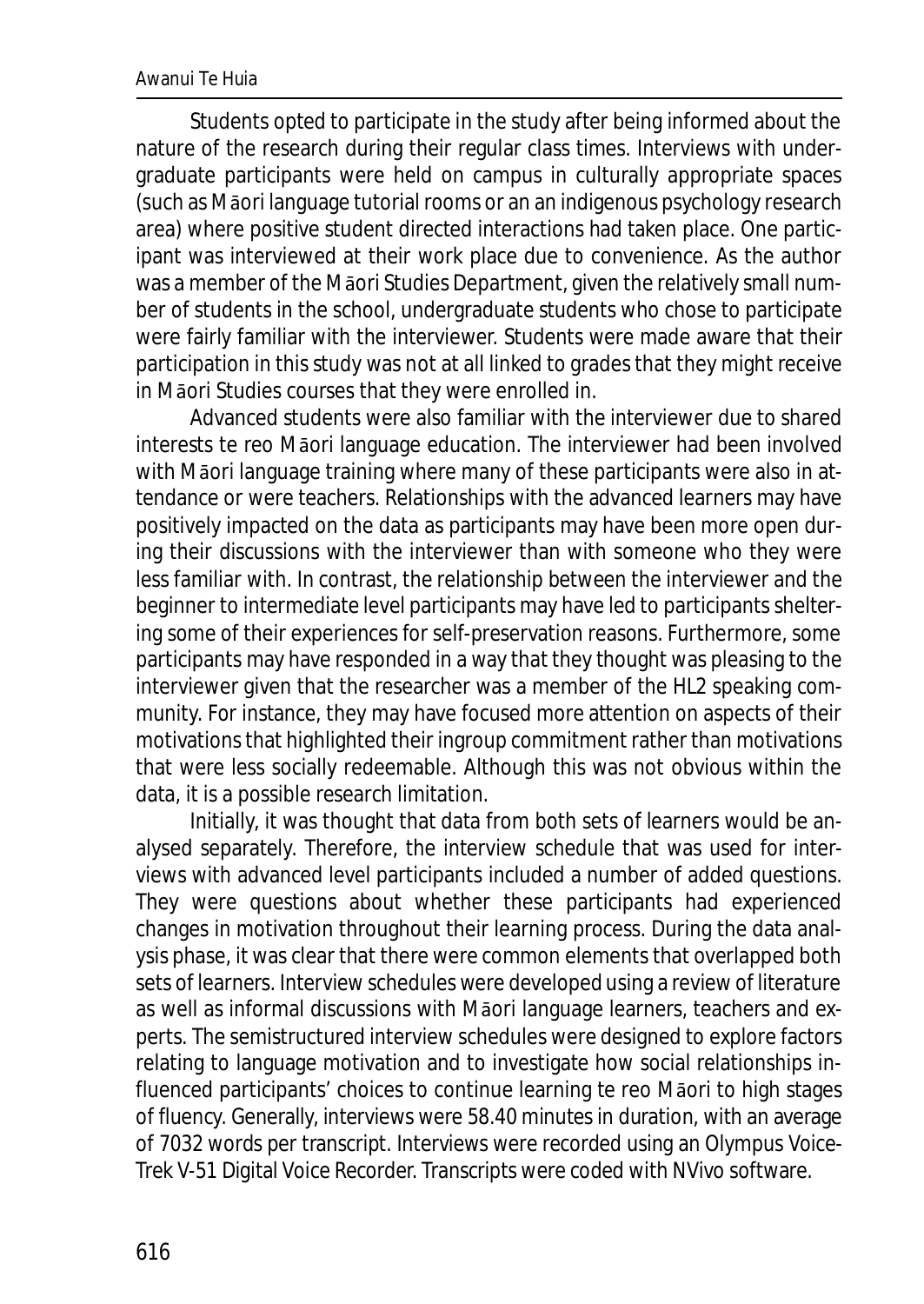Each interview recording was first listened to once, where the main points were written down. The recording was then transcribed where additional points that emerged from the recordings were also noted. The transcript was then checked for accuracy and imported into the NVivo software programme, which assists in the management of large quantities of qualitative data. The interviewer was fairly familiar with the transcripts prior to coding. The transcripts were analysed individually. Individual sematic nodes were created; for example "desire to improve communication" or "desire to adequately fulfill cultural roles." Semantic nodes were created from observing meaningful patterns from within the data. Once there were a large number of semantic nodes, nodes that captured similar concepts and were specifically related to the aim of the present research were then grouped together. These clusters were combined to create an overarching theme, consistent with thematic analysis (Braun & Clarke, 2006). The themes that have been highlighted in this study include those that were commonly reported, as well as being relevant to the overall research aim. Within each of the themes, clusters were reviewed to ensure that codes within a theme fit well together. Furthermore, the multiple themes were reviewed once more to ensure that they fit well together to answer the overarching research aim. Themes were also crossexamined for distinctiveness. On a few occasions, the clusters within a theme were distinct enough to justify subthemes within a larger theme. Finally, themes were defined and labeled to identify the essence of the theme as a whole.

Although many of the experiences discussed by each of the participants were unique to their personal lives, there was generally an idea or concept that tied the quotes within a theme or subtheme together. The quotes that have been selected highlight a point prominent idea that was communicated within the data.

# **6. Results**

The results were grouped into three major themes. These included *Māramatanga:*<sup>1</sup> cultural enlightenment and understanding, followed by *Ngā Takohanga:* responsibilities of Māori HL2 speakers and learners, and, finally, *Whaia te ara:* exploring HL2 motivations of Māori with advanced levels of Māori language abilities. Nodes for the theme Māramatanga were largely made up of participants' desires to connect with *whakapapa* (both living and departed), the role that language plays as a platform for developing relationships with te reo Māori speakers, and the enhanced understanding of the culture.

<sup>&</sup>lt;sup>1</sup> 'Enlightenment, insight, understanding, light, meaning, significance,' and 'brainwave' are the meanings provided by Māramatanga (n.d.).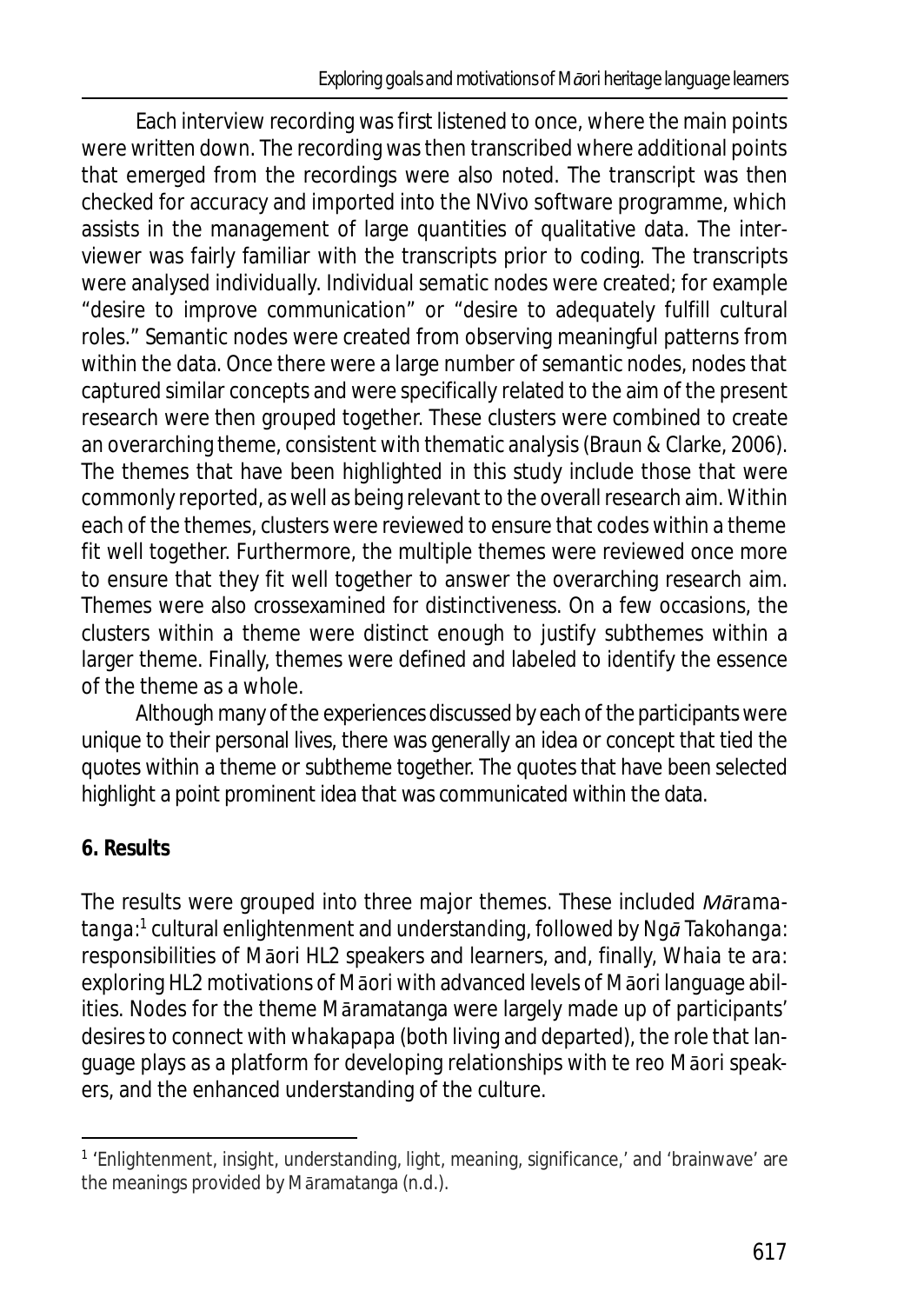The theme Ngā Takohanga literally translates into English as the 'multiple responsibilities*.'* Parental responsibilities were discussed by participants as being a major consideration given the endangered nature of te reo Māori. Participants were motivated to improve their language skills in order to provide sound support to their children (or imagined children). Leadership responsibilities in cultural contexts were substantial for both undergraduate and advanced levels of language learners; however, pressure to undertake cultural roles was especially prolific for those who had reached high levels of proficiency.

The final theme Whaia te ara literally translates into English as 'pursuing the path*.'* Despite the fact that many of the learners had reached high levels of language proficiency, they continued to be motivated to improve their skills. This theme was also divided into two subthemes: instrumental and relational motivations, and language specific motivations. Instrumental and relational motivations were largely tied together. In an environment where te reo Māori is being revitalised, those who have skills are sought after professionally (Jackson & Fischer, 2007) but also by their communities in order to fulfill cultural roles. The subtheme language specific motivations largely consisted of learners wanting to gain a level of understanding of the language that is comparable to native speakers. The desire to learn new vocabulary, idioms, and proverbial sayings was high amongst those with high levels of proficiency. Each of these themes will be discussed in detail as follows.

**6.1. Theme 1, Māramatanga: Cultural enlightenment and understanding**

The theme Māramatanga includes discussions about how an increase in knowledge contributed to HL2 learners' overall sense of belonging and identity. The word *māramatanga* was chosen as Māori HL2 learners commonly described its multiple meanings. The language provided participants with both a greater feeling of connectedness between speakers of te reo Māori and cultural awareness. These feelings were described in the following excerpt: "*It was a whole opening, and the more the world opens to you, the more better you feel*" (Mahinaarangi, advanced).

Language also provided learners with the tools to engage with others at a relational and cultural level. An example of this is explained in the following excerpt:

*I'd love to be fluent. I'd love to be able to just be really comfortable to just enter into a room and just chat really easily . . . I just want to be able to really communicate and understand people, because I think that there's more to a language than just words, . . . the concepts behind it, so if you communicate with someone in that language you understand them in a deeper level as well.* (Ana, undergraduate)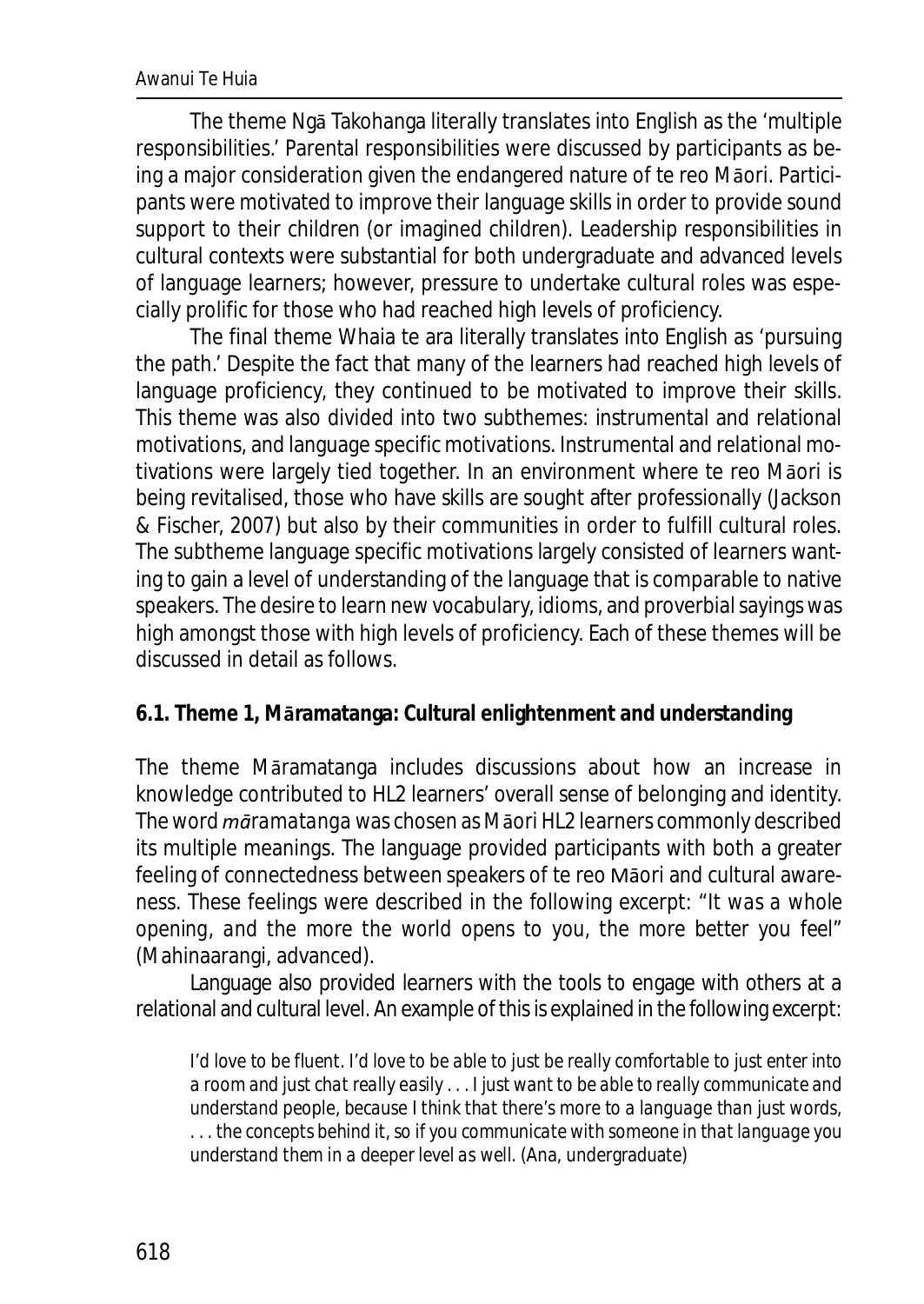Similar to the quote above, Hong, Benet-Martinez, Chiu, and Morris's (2003) research indicated that developing skills in multiple languages provides individuals with enhanced cognition to perceive information from multiple cultural viewpoints. Some Māori learners within this study appear to be developing a greater depth of understanding about the HL2 speaker community and the culture more broadly.

A positive aspect of learning te reo Māori was that learners were able to communicate with greater cultural intimacy. The knowledge of te reo Māori allowed them to understand what was being said, which at a practical level enhanced emotional security.

*Our grandparents and great grandmother had a house there and their house was a reo Māori house . . . As kids running around and playing amongst that I think there was an invisible motivation that came through. I call it like a spiritual tie between . . . I wanted to unlock the māramatanga to know . . . why they were laughing or swearing, or whatever, or getting heated. . . . So that was a high motivation for me I think. I may not have understood it back then, but now I definitely can relate to that.* (Pānia, advanced)

For those participants who were exposed to te reo Māori in the home, their desire to learn te reo Māori came through indirect exposure to the language. Positive role models who spoke the language contributed to motivation. Furthermore, the deep connection participants have with te reo speakers was highlighted. The intimacy of the relationship between the term *mother tongue* and a HL2 has been emphasised by Padilla and Borsato (2010), which is most definitely the case for many Māori learners of te reo Māori who participated in this study.

For some Māori language learners in this study, te reo Māori provided them with the ability to connect with their ancestors and significant others through the use of imagery that the language provided.

*My grandfather . . . when I used to hear him speak on the marae,<sup>2</sup> he blows me away, . . . and there's the motivation right there, I want reo like my grandfather's. I want to know how he feels when he speaks. I want to know the thought processes he goes through in order to create a world within his words. I want to know why he does it. You know all of those things. I want to know how he feels when he gets up and speaks on his marae.* (Puawai, advanced)

There is an element of pride in being able to speak on one's own marae. The cultural significance of being able to understand the internal thought processes of older generations is also embedded within this quote. Furthemore, being able to fulfil the role and expectations in a cultural sense is also likely to be a motivational driver at this higher stage of proficiency.

<sup>2</sup> *Marae* is used here to refer to a customary Māori communal space.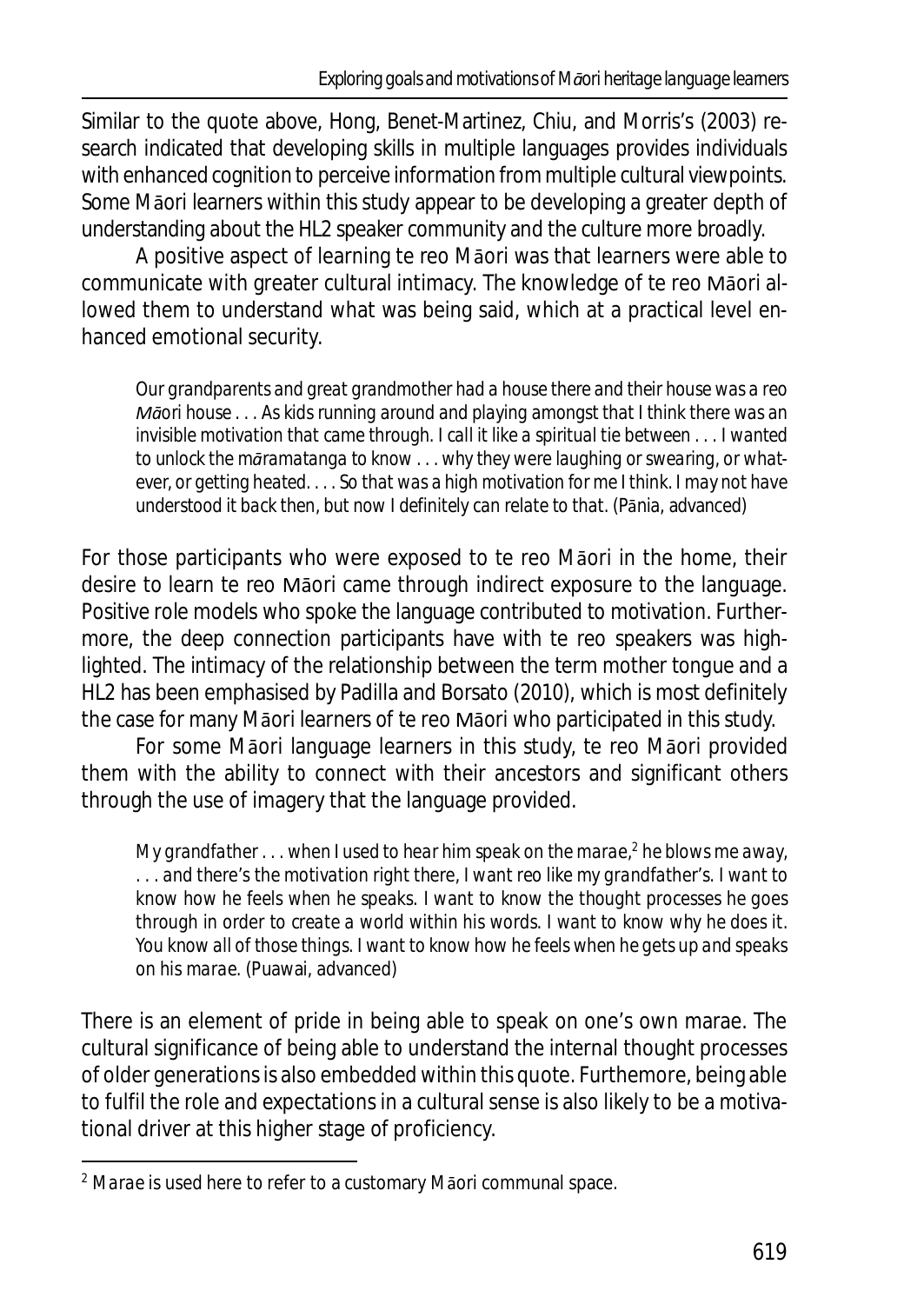**6.2. Theme 2, Ngā Takohanga: Responsibilities of HL2 speakers and learners**

The second theme, Ngā Takohanga, was broken into two subthemes, parental responsibilities and leadership responsibilities. Those with leadership and/or parental responsibilities often reported that these specific roles were tied to their motivation to become more proficient in te reo Māori.

**6.2.1. Theme 2, Subtheme 1: Parental responsibilities**

Participants reported feeling responsible for the language choices they made when raising their children. Notably, seven female participants reported that children contributed to their language motivation irrespective of whether or not they were mothers at the time of the interview. Three males also signaled that their children and families motivated them to improve their language, but only in cases where the male was already a father at the time of the interview. Perhaps the social expectations placed on women to be the cultural providers for their children enhanced this gender divide (Syed, 2001).

*I think ultimately too, I want to know that my reo is correct, that I'm not making any mistakes, 'cause when I use it when I have kids or anything and I want to use it with them, or I want to speak to them in te reo, I don't want to screw them over or anything.* (Te Rina, undergraduate)

Participants' heritage connection to te reo Māori meant that their language responsibilities to their children were high. Being able to correct their children was consistent with "good parenting." Hēni explains:

*When I spoke poorly* [in English]*, my father would always correct me, no matter how many people were there. . . . Once my daughter engaged in this* [Māori language] *environment, and the more we committed to speaking Māori to her, I thought, oh gosh, I don't want to get a stage where she's speaking really poorly and a) I don't know she's speaking poorly, and b) wouldn't have a clue as to how to correct her, because if she'd done that in English, I'd know and correct her straight away. . . . I thought oh good grief, I can't let her become an experiment, I've got to engage, learn and always keep a step ahead of her, otherwise if I can't do that, then I've failed her of sorts.* (Hēni, advanced)

Speakers without children understood how having children benefited the language outcomes of fellow students.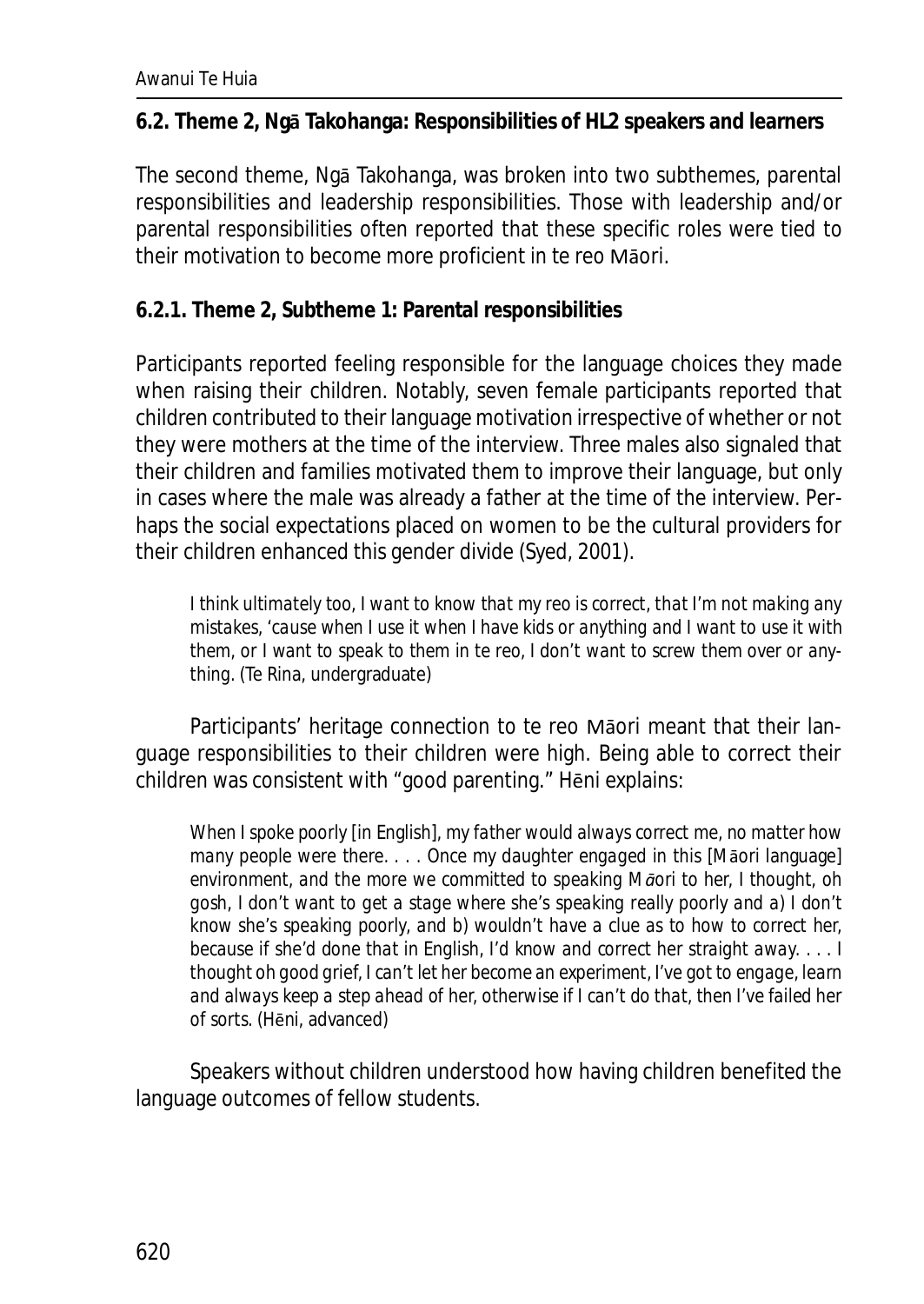[my friend] *could kōrero te reo ki te kāinga ki tāna tama, i taua wā hoki, i whānau mai tāna tama.<sup>3</sup> And I was thinking, that's more of a motivation for yourself as a parent as well. You're wanting to nurture your child in this language. And you've got to have more, and be more fluent.* (Mahinaarangi, advanced)

It was well understood by participants that the goal of the parent was to nurture their child. While participants varied in the level of active support that they received by their parents, most participants described that their parents influenced their decision to learn te reo Māori in some way. Some participants recalled not having the ability to communicate with their parents in te reo Māori, while others had parents who were native speakers. However, generally te reo Māori was not the main language of communication. Hoani describes a childhood memory:

*Maumahara tonu au i hoki atu au ki te kāinga, e kite atu au i taku pāpa e tunu kai ana, kātahi ka mea atu au ki taku pāpa "E pāpa, he tangata kōrero Māori koe?" Nā te mea ko tētahi o āku tino kaupapa i te kura tino pai ki ahau ko te reo Māori. Kātahi, ka whakaatu atu tāku mahi, mahi kāinga ki a ia, i te kimi āwhina kia tutuki pai taku mahi kāinga. Engari, kite atu au te kūare, te kore mōhio, te matakohore, i a ia e whakaaro atu ana, i reira i toko ake te whakaaro, e kī, kāore taku pāpa e tino mōhio ana ki te kōrero Māori. I kite atu hoki te pōuri i roto i a ia i taua wā tonu. Nā, mai i aua wā, tae noa ki ēnei rangi tonu, kua kī ake au ki ahau anō, kia kore rawa āku tamariki e tupu ake pērā ana.<sup>4</sup>* (Hoani, advanced)

The interaction described above is highly emotional for those Māori HL2 learners who can relate to similar experiences. It is the perspective of a child seeing his father's anguish as he reveals to his son that he cannot speak his HL2.

For participants who were parents, being unable to engage with their child in te reo Māori was an uncomfortable experience. Timothy explains how he felt about not being able to communicate basic concepts or instructions to his children using te reo Māori prior to learning:

*I think it's just 'cause te reo Māori is a strong language. You know, it's my own language, it's my family's language, and for me to not be in the mix, it's just sort of heart breaking really. . . . to be outside the bubble you know. Everyone starts having*

<sup>&</sup>lt;sup>3</sup> 'Speak the language at home to her son at that time, when her son was born'

<sup>&</sup>lt;sup>4</sup> 'I still remember returning home and seeing my father cooking dinner, I asked him "Dad, do you speak Māori?" because one of my favourite topics at school was the Māori language. Then I showed him my work, I was looking for guidance to complete my homework properly. However, I saw then as he was trying to work it out that he didn't really understand, at that point I realised, oh, my father doesn't really know how to speak Māori. I also saw the sadness that resided in him at that time. So, from that point in time till now, I've said to myself, my children will never grow up that way.'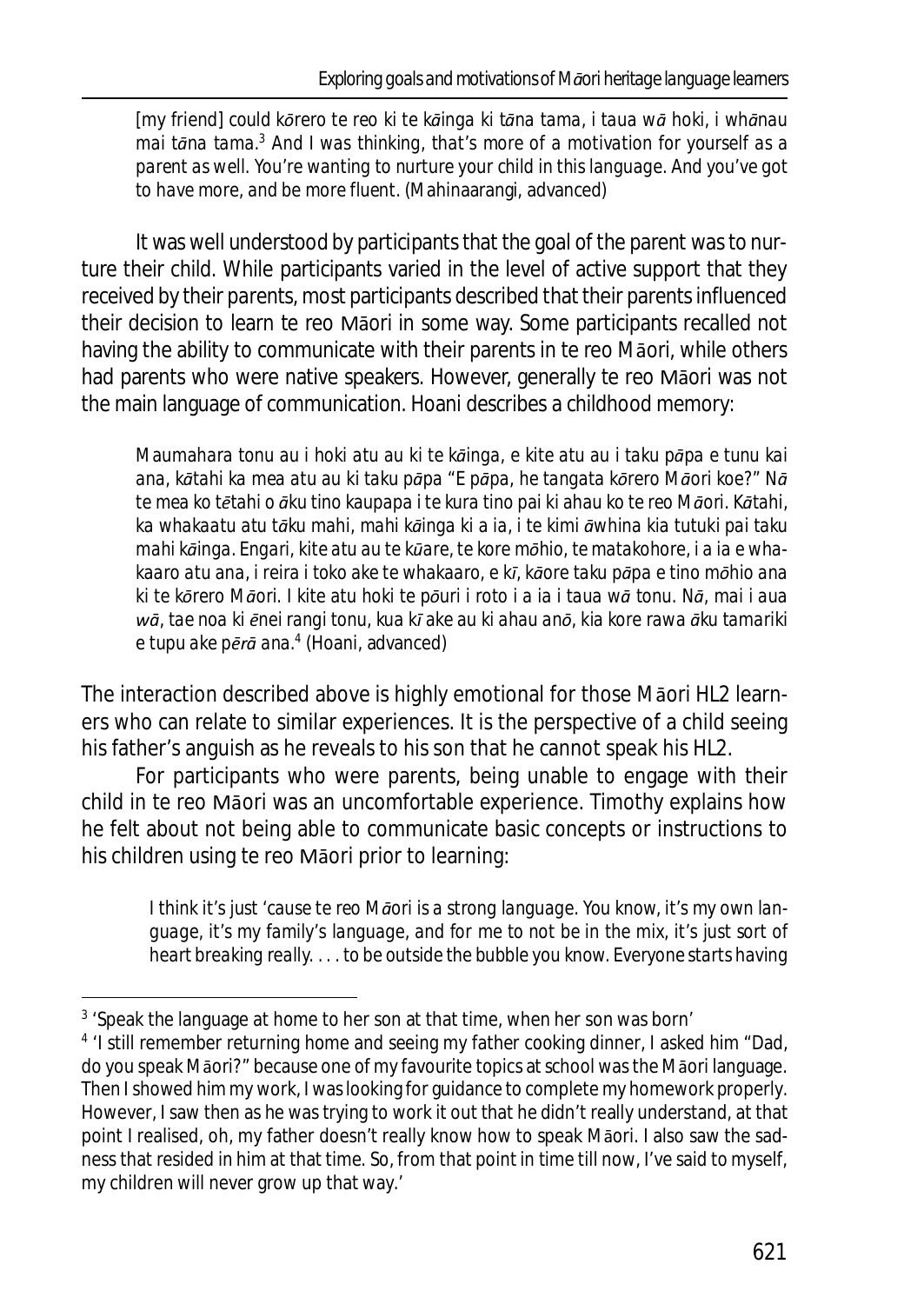*a big kōrero,* $^5$  *and you're just outside the bubble. You don't even know what's going on.* (Timothy, undergraduate)

Being 'outside the bubble' is an image that is easy to conjure. Not being able to communicate in one's own HL2 is likely to be highly damaging for individuals who feel unable to change their situation. For instance, McIntosh (2005) explains,

for many Māori, the inability to converse in *te reo* also works to exclude them in different fora. This lack of ability is heightened in an environment where the language is being revitalised. The sense of shame experienced by those who are non-speakers is very real. (p. 45)

However, of note is that the participants of this study all had access to languagelearning facilities and were engaged with language learning.

Participants were motivated by a desire to continue their cultural heritage through using the language with their children.

*I guess for me it's very personal, being Māori and being able to converse in my mother tongue. You know, and not just for me, but for my children, and I want to be able to develop that that desire within my own family, with my cousins and their kids*[.](Hori, undergraduate)

Māori parents who choose to learn te reo Māori are likely to be doing so due to reasons related to cultural preservation or maintenance. Responsibilities that many Māori HL2 learners, who are also parents, feel toward their children significantly contribute to Māori language motivation.

**6.2.2. Theme 2, Subtheme 2: Leadership responsibilities**

The second subtheme concerns the leadership responsibilities that came with being an HL2 learner in a situation where the health of the language was at risk. Participants who had been placed in leadership positions reported experiencing significant pressure to take on roles, particularly as the language was a necessary skill required in order to feel adequate in such roles.

*Some of those responsibilities within my cousins, and within my generation are directed towards me as well. Having um, having achieved within my whānau<sup>6</sup> some of the things I've done, people sort of naturally look up to you, but um, you know I look at that as being part of the Pākehā 7 world and so on. But I need to, for my own um,*

<sup>5</sup> 'Discussion'

<sup>6</sup> 'Family'

<sup>&</sup>lt;sup>7</sup> 'New Zealand European/mainstream New Zealand'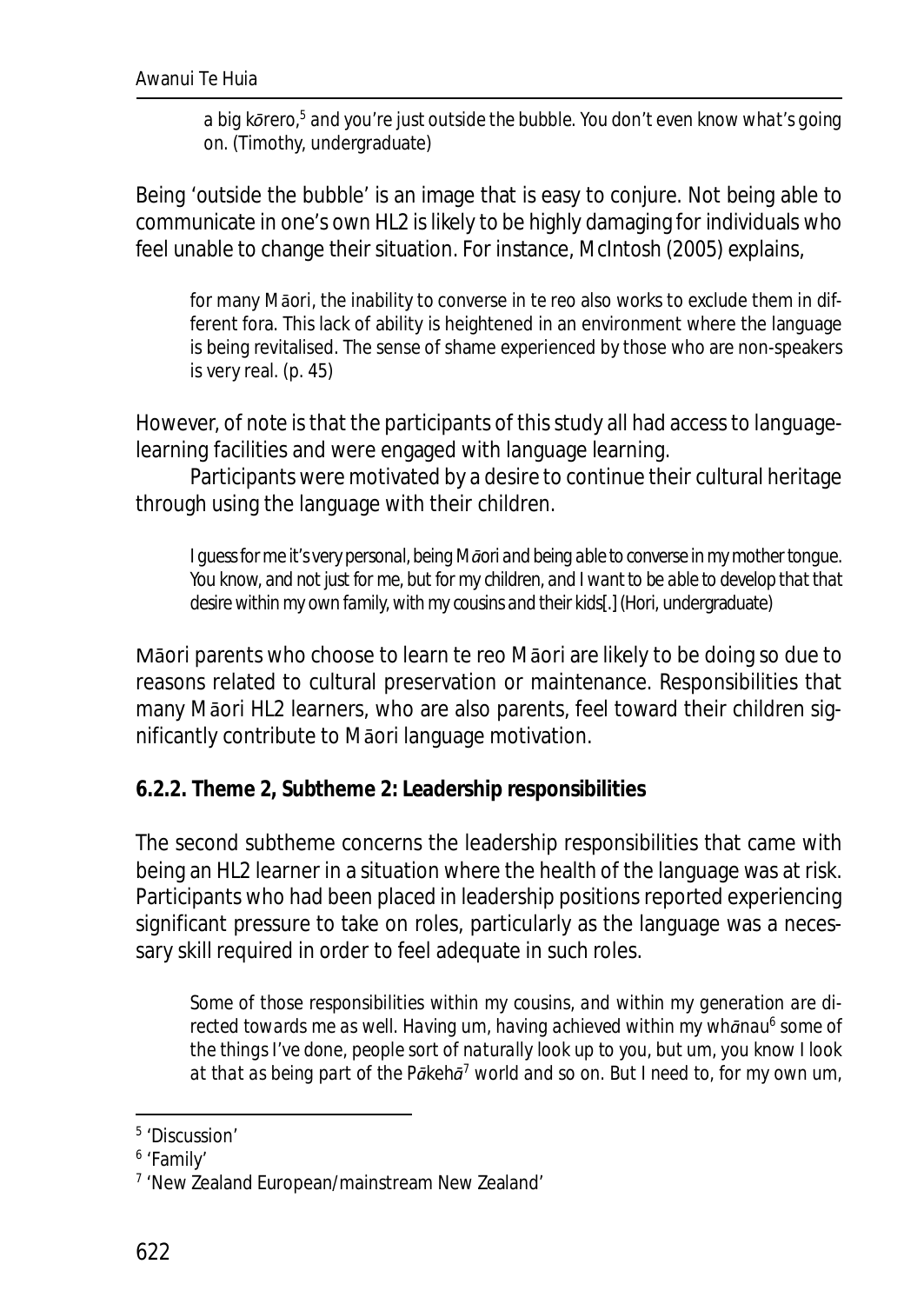*um identity and peace of mind, I have to expand my Māori knowledge of tikanga<sup>8</sup> and te reo, so that in the future I just don't have half of it, I have the whole package.* (Hori, undergraduate)

Language achievements the HL2 learners made were shared by significant others. The performance-based roles that participants were asked to enact were roles that held *mana*.<sup>9</sup> Because of the honour that HL2 learners felt toward performing such roles, the roles were also very stressful for many HL2 learners especially when the HL2 learner's language skills were limited.

[I thought] *I won't have to do it, then one day, my tutor came up to me* [and said] *"I want you to do the mihi,<sup>10</sup> I want you to do the whaikōrero,"<sup>11</sup> I said to him, "I don't want to do it. I'm not capable of doing it and I'm not going to do it in front of them."* (Timothy, undergraduate)

The public performance aspects of formal Māori cultural roles were difficult for beginner level speakers to take on. With little formal training in the art of whaikōrero, it was common for participants to describe feeling daunted by the challenge. Many beginner-level participants, particularly males, reported how formal cultural roles contributed to them wanting to improve their language skills. Aotea says:

*I want to be able to stand up on any marae, introduce myself properly, whakapapa<sup>12</sup> myself appropriately . . . I just don't want to get up and say tēnā koutou, tēnā koutou<sup>13</sup> this is why I'm here and sit down, I want to be able to pay the right respects.* (Aotea, undergraduate)

The ability to connect with others through relationships (including *whakapapa*<sup>14</sup> relationships) is a central feature discussed by participants. Having the ability to achieve this successfully is not only reliant on the knowledge of such relationships but also on having the language to accurately articulate how parties are connected. These values are linked to Durie's (2001) observations that Māori preferences for collectivism are still active within Māori language speaking domains.

There were pressures to perform in formal situations for both genders' roles. The pressure of having to speak during formal occasions motivated some participants.

<sup>&</sup>lt;sup>8</sup> 'Customary protocols'

<sup>&</sup>lt;sup>9</sup> 'Prestige'

<sup>&</sup>lt;sup>10</sup> Introductions or greetings

<sup>&</sup>lt;sup>11</sup> Formal speech making

<sup>12</sup> 'Ancestry'

<sup>&</sup>lt;sup>13</sup> A basic formal greeting

<sup>14</sup> 'Ancestral'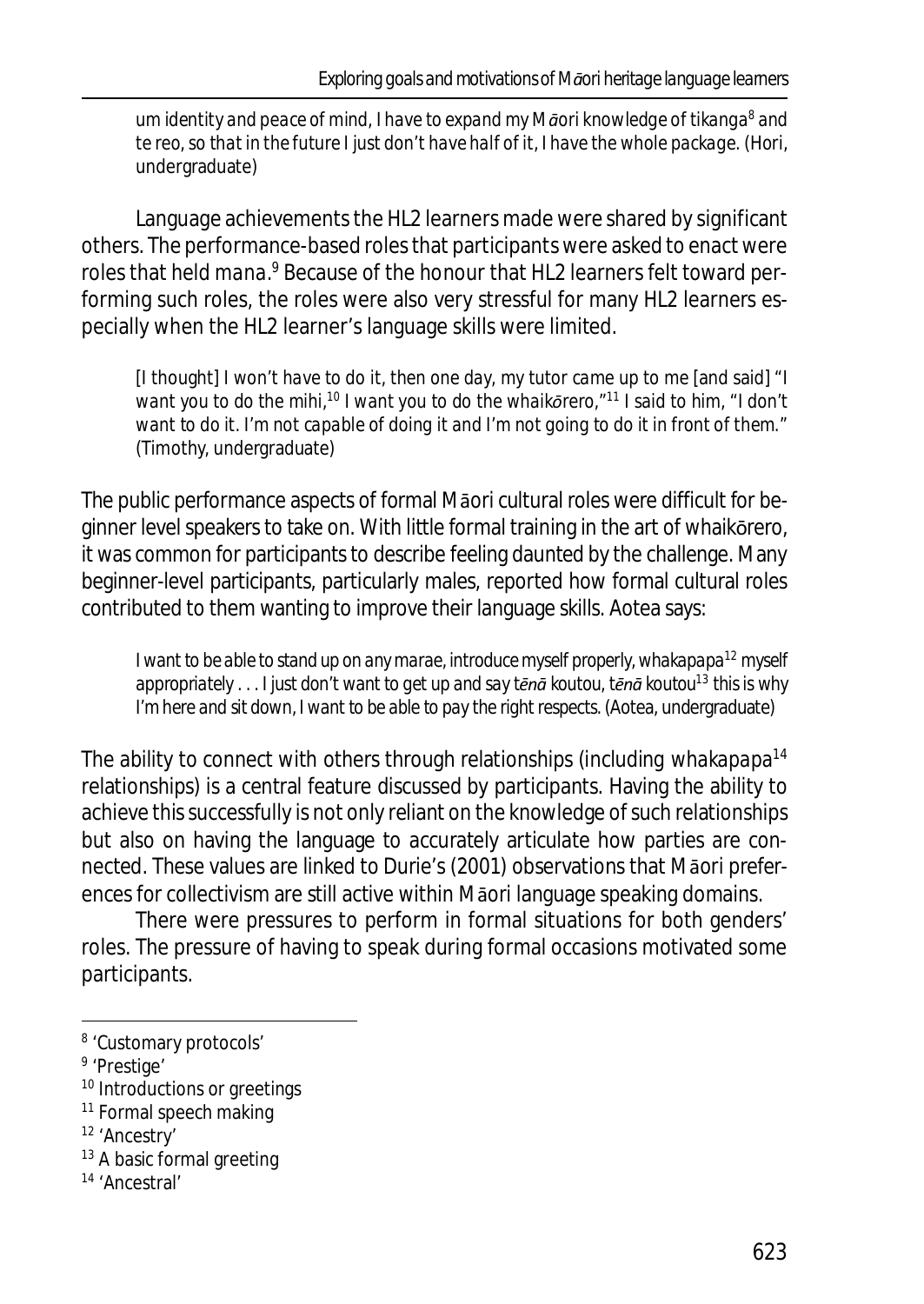*My husband would have been* [motivated by] *the death of his father, and that happened two years before our daughter was born. . . . Births and deaths are triggers in a cultural context. Most people arrive at a tangi<sup>15</sup> and yeah, surprised to find, I can't mihi, I can't haka,<sup>16</sup> I can't really engage in the formalities or a process of sorts.* (Hēni, advanced)

Having the ability to farewell the dead in culturally appropriate ways is likely to incite motivation. Those who do not have the language skills to engage in these contexts can feel excluded and unable to participate during these intensely emotional times (Edge, Nikora, & Rua, 2011).

Many advanced level Māori HL2 learners in this study, who had been selected as leaders within their group, explained that as they began to gain higher levels of proficiency they also began to feel the pressure associated with their role responsibilities. The responsibilities that accompanied higher levels of language proficiency meant that advanced learners were taking on roles as a result of their language progress: "*Here* [as my language skills increased]*, the motivation started to change a little bit because it was more about trying to take a lead role in my whānau, my extended whānau on my mum's side*" (Herewini, advanced). The more proficiency individuals had, the greater their responsibilities became. They were often singled out for the language skills they had acquired.

*Especially when the older you get, the more responsibility does fall on your shoulders and when we did Te Panekiretanga, it came as a real shock as how little fluent speakers, kaikaranga,<sup>17</sup> kaiwhaikōrero<sup>18</sup> there are out there, 'cause we had to research your own marae, hapū, <sup>19</sup> whatever. And go around, who actually knows how to karanga<sup>20</sup> in every situation, ahakoa te kaupapa.<sup>21</sup> Whakapapa,<sup>22</sup> ngā pao<sup>23</sup> and all of that kind of stuff, you could really count them on one hand. It never used to be like that, it's more of a responsibility, your reo is a huge responsibility.* (Mahinaarangi, advanced)

As a result of becoming HL2 learners and the fact that they were exposed to a number of people who worked in the area of Māori language revitalisation,

<sup>19</sup> 'Subtribe'

<sup>&</sup>lt;sup>15</sup> A formal Māori funeral ceremony

<sup>16</sup> Ceremonial cultural dance

<sup>&</sup>lt;sup>17</sup> Literally translated as "caller - the woman (or women) who has the role of making the ceremonial call to visitors onto a marae, or equivalent venue, at the start of a pōwhiri (ceremonial welcome)" (Kaikaranga, n.d.).

<sup>&</sup>lt;sup>18</sup> The person tasked with "formal speech-making - formal speeches usually made by men during a pōwhiri and other gatherings" (Kaiwhaikōrero, n.d.).

<sup>20</sup> 'To call or summon, used in the context of pōwhiri'

<sup>21</sup> 'Irrespective of the occasion'

<sup>22</sup> 'Ancestry'

<sup>23</sup> *Ngā* is a plural version of 'the,' and *pao* in this case describes "a short, impromptu topical song" that is sung in response to a given occasion (Pao, n.d.).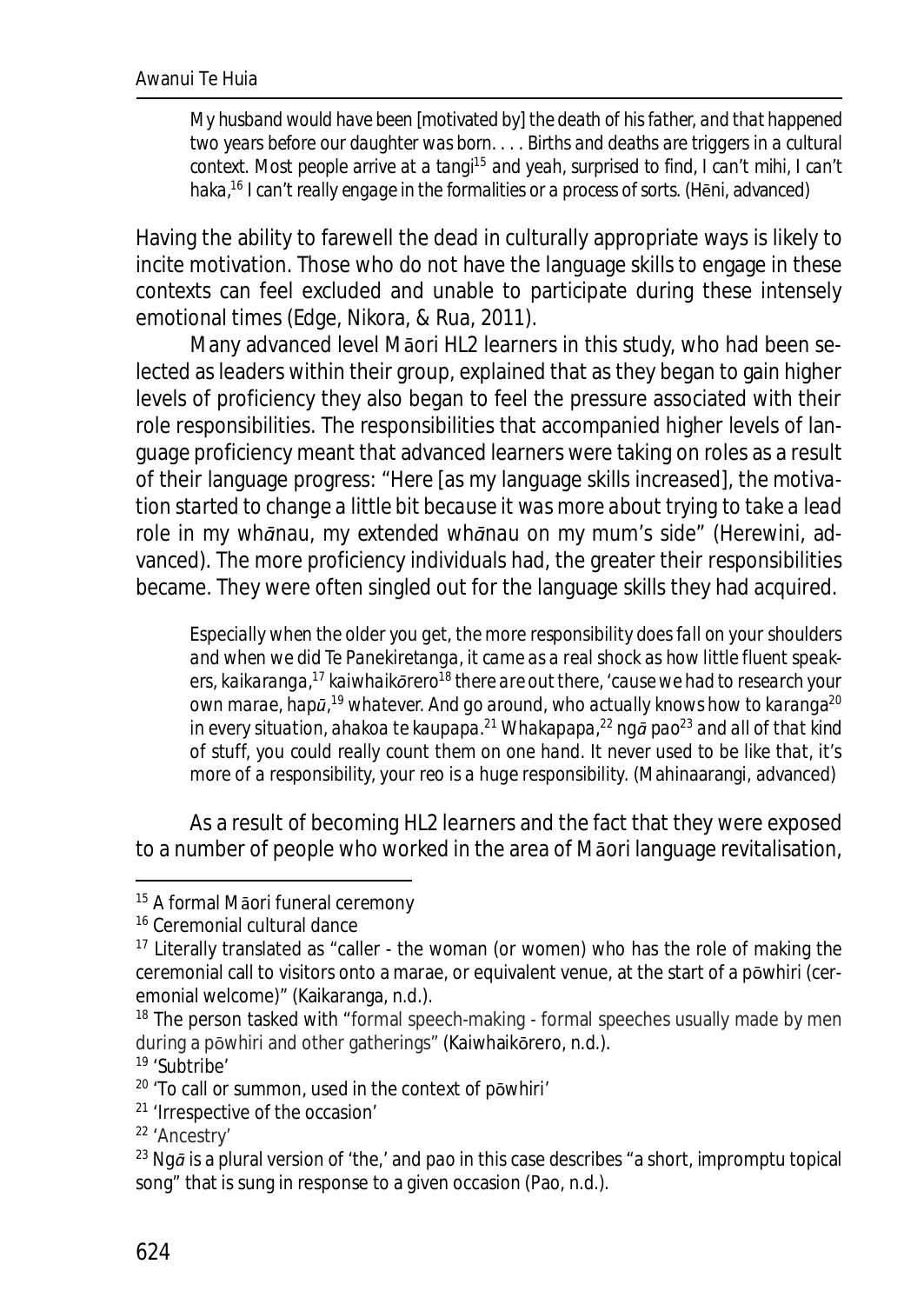some participants noted that they had a heightened sense of awareness about the dire state of the language. For many speakers, they were one of few within their immediate family, or wider community, who could conduct particular cultural roles using te reo Māori. Moreover, as advanced learners became more proficient in te reo, the number of native speakers who could guide or mentor them became more limited. Being made aware of the health of the Māori language meant that many advanced-level speakers were left with an immense sense of responsibility for the maintenance and revitalisation of the language.

**6.3. Theme 3, Whaia te ara: Exploring HL2 motivations of Māori with advanced levels of Māori language abilities**

The third theme was divided into two subthemes, instrumental motivations and language-specific motivations. Instrumental motivations were commonly coupled with relationally based motivations whereby individuals were able to use their skills in order to support others to learn te reo Māori. The second subtheme was the commonly discussed desire to be "more native" in language delivery. These are discussed in the following two subsections.

**6.3.1. Theme 3, Subtheme 1: Instrumental and relational motivations**

A positive outcome for many participants who had advanced levels of proficiency was that they were able to gain employment opportunities that supported their language development.

*Reo opportunities, learning is earning* [laugh] *. . . Because it can provide you with good money. . . . Educational opportunities. Numerous opportunities. Just so much, and that's filtered down to my own kids who are teachers as well.* (Riria, advanced)

Many participants in this study were educators or involved with education. Given that there are so few highly fluent te reo Māori speakers, their skills are in high demand in the community but also from employers, as demonstrated by Jackson and Fischer (2007). Employers emphasized in this study that the ability of Māori to use te reo Māori was a key reason for the prioritisation of selecting high-merit Māori over non-Māori. Mahinaarangi explains a benefit of her language proficiency: "*Higher pay cheque* [laugh] *and more access to other speakers, that would be the hugest* [benefit]" (Mahinaarangi, advanced). Humour was often a means of explaining that pay was a motivation to continue to improve language abilities. Having access to other speakers not only motivated individuals to improve, but it also enabled them to increase their proficiency.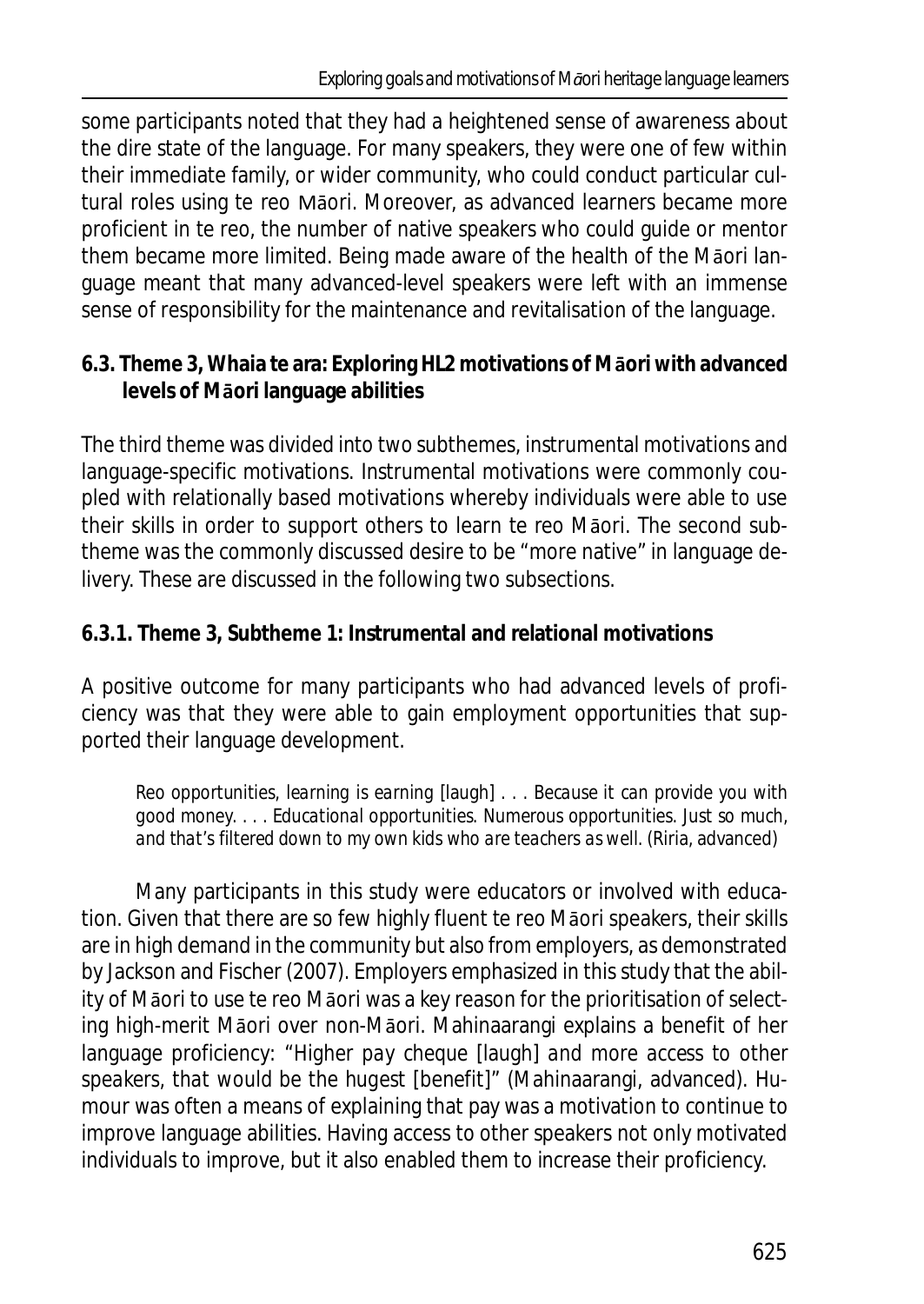The types of careers participants were employed in were "other" focused roles. For instance, Pānia explains how her self-improvement in the language is directly linked to her relational connection with other learners:

*Now that I'm more proficient and fluent in te reo, my motivation is to be the best that I can, to continue to be the best that I can be with te reo and then pass on that reo knowledge to others who are willing to learn. I understand the power that you feel as a person because you've unlocked a door to your cultural heritage.* (Pānia, advanced)

Advanced learners had often chosen teaching- or education-based vocations as a way of sharing their knowledge with others.

**6.3.2. Theme 3, Subtheme 2: Language-specific motivations**

Increasing language competence through increased knowledge about language features such as *kīwaha*, <sup>24</sup> *whakataukī*, <sup>25</sup> and dialectal differences were raised as aspects that sustained motivation at higher levels of proficiency.

*That basic* [motivation] *is still with me now. How can I communicate better, and I still use those techniques they taught me . . . when I've got to prep to do a whaikōrero, hopefully, like I say, my vocabulary is improving and my ability to select my appropriate whakataukī are improving over time. So my basic core motivation is to be, get better, and to be a better practitioner and also to be a better teacher.* (Matiu, advanced)

There was a view that HL2 learning was continuous, and that there was no end to improving their language skills. Wanting to sound as much like a native speaker as possible was a key component of mastering language fluency.

*So native, as close to native delivery of te reo as possible. Saying things like, tutuki<sup>26</sup> as opposed to tūtuki,<sup>27</sup> the stress on the word can make a big difference. Knowing several words for one thing.* (Pānia, advanced)

*When you become more fluent, you are looking for better ways of saying the same thing. You're always listening out for how more native speakers say it and a more figurative way of saying something rather than your black and white stuff. That's my motivation now is how I'm going to get better and trying to aim to be more eloquent.* (Mahinaarangi, advanced)

<sup>24</sup> 'Colloquialisms'

<sup>25</sup> 'Proverbial sayings'

<sup>26</sup> 'To be finished or complete'

<sup>27</sup> 'To collide or stumble'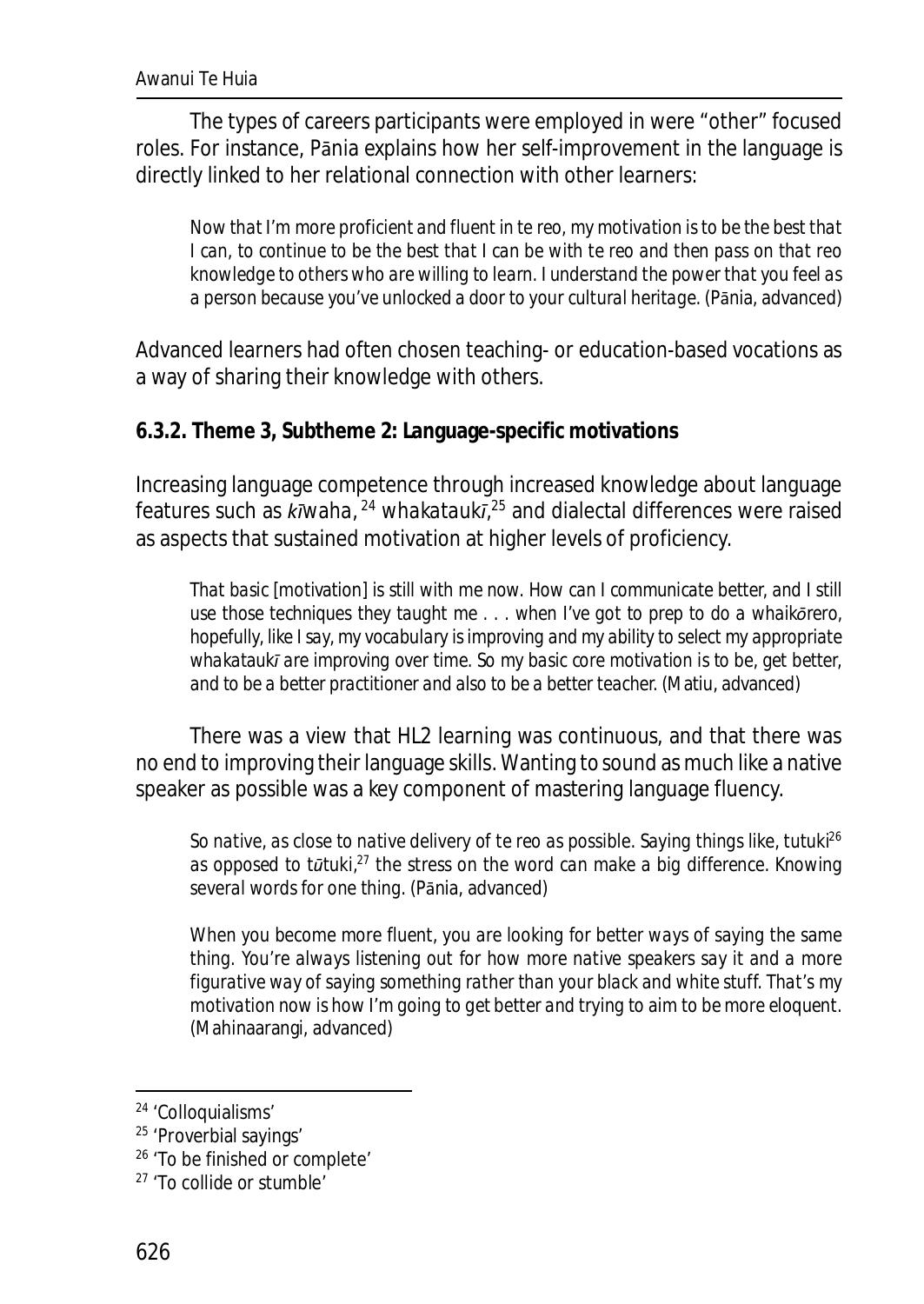## **7. Discussion**

This study was designed to explore the range of factors that contributed to Māori HL2 learner motivations. The results of this study confirmed that some Māori HL2 learners hold a number of cultural roles and responsibilities, and that the language is central to many Māori HL2 learners' ability to successfully enact such roles. Unlike learners of globally dominant languages, Māori HL2 learners have an immense sense of obligation toward maintaining the language for future generations. The fact that Māori learners are aware of the possibility of language death is unavoidably linked to their motivation to initiate language learning behaviour and to improve their language abilities even if they are already proficient.

In cultures where the language is endangered it becomes much more than a means of communication. As Padilla and Borsato (2010) explain, "not only does language serve as a means of interpersonal communication between members of the group but also it can be used to effectively establish boundaries between the in-group and out-group" (p. 12). Motivations to learn te reo Māori also come from a desire to be considered a valid and valued ingroup member of the language speaking community, as observed in similar research by Vedder and Virta (2005). Those who are supported to achieve higher levels of proficiency are likely to experience some of the positive emotions associated with ingroup membership status and feelings of belonging. Furthermore, the language abilities of proficient Māori HL2 may allow them to participate in cultural engagements where te reo Māori is the main form of communication. Being able to participate meaningfully in Māori language environments is likely to enhance the degree to which Māori HL2 members feel that they have a right to their ingroup membership.

Through repeated contact with the target language group, it is likely that learners' decision to improve their language abilities is reaffirmed and positively rewarded. Similar to the concept of language investment (Norton, 1997), Māori HL2 learners receive a set of symbolic and material resources as a result of their personal decision to learn the HL2. The capacity of already proficient learners to accumulate resources due to their language abilities could account for why some Māori HL2 learners continue to improve their language skills despite being already competent language speakers.

In contrast to the experiences of highly proficient Māori HL2 learners is the fear and anxiety experienced by Māori HL2 learners with limited language abilities. A difficulty for Māori HL2 learners with limited language skills is the fear and anxiety attached to being in spaces where they are expected to know the language. As Māori language abilities are commonly associated with ingroup membership (for instance, being able to claim a Māori identity) (Kāretu, 1993;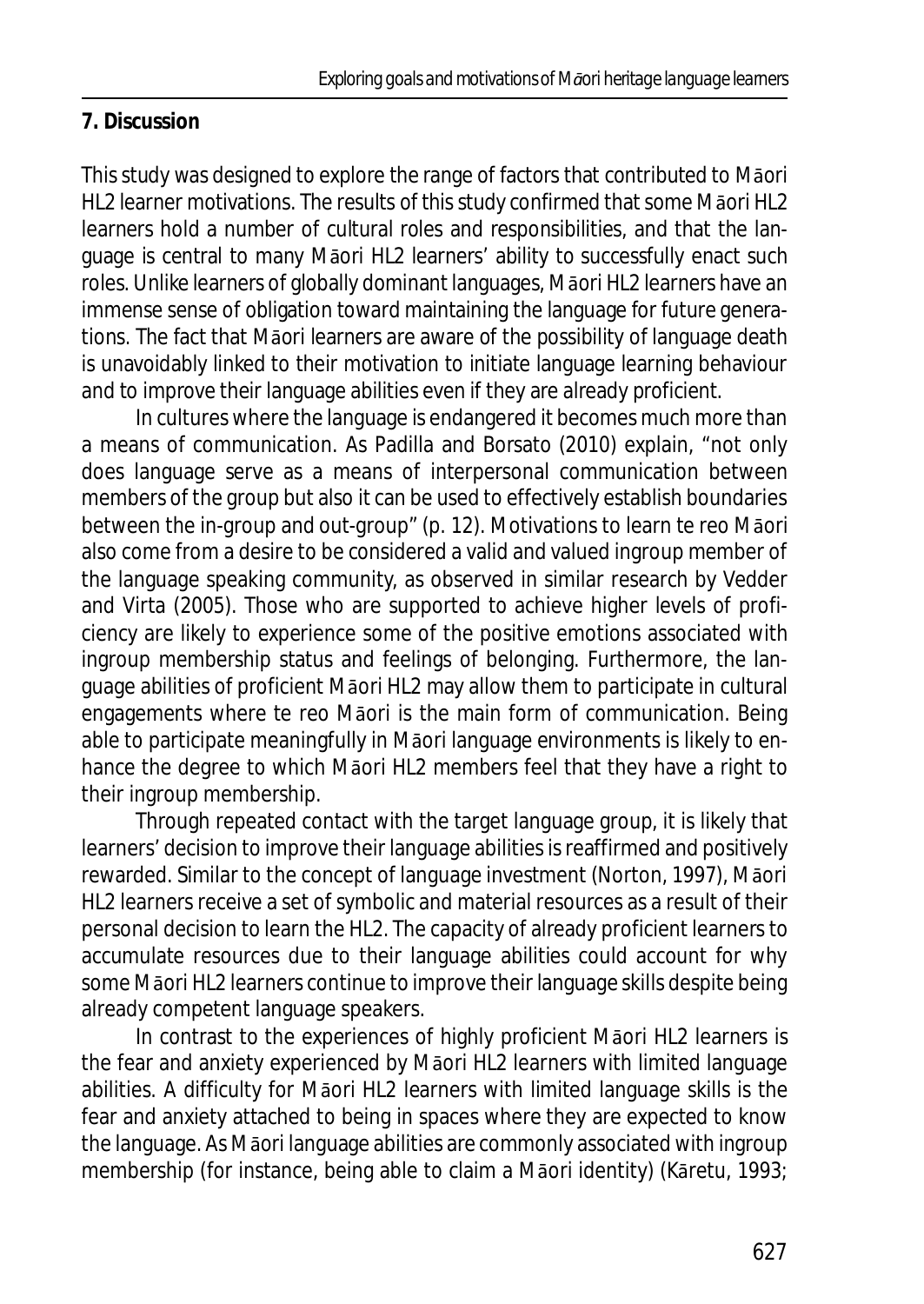McIntosh, 2005), when individuals do not possess functional levels of Māori language, they may equate such linguistic limitations with an inability to claim a Māori identity. For instance, those with low Māori language skills may presume that others may view them as inauthentic members of the cultural group (McIntosh, 2005). Heightened levels of anxiety in language speaking contexts are likely to prevent Māori with limited or no Māori language skills from being positively engaged with the culture due to a perceived threat to their identity (Penetito, 2011). Future research could perhaps investigate the perspectives of Māori who choose to withdraw from language domains to contribute to a better understanding of these experiences.

The goal of cultural and language revitalisation is something which is commonly acknowledged by language planners and those involved with language revitalisation. As, Kāretu (2008) explains, "for fear that our ancestors exclaim: 'The language was completely thriving during our time, what on earth did you do to it?,' what might you say in response to your ancestors, or your own descendants when their time comes?" (p. 2).<sup>28</sup> Māori HL2 learners' goals for language revitalisation were motivating for some participants in this study. However, the desire to satisfy their immediate identity needs and the shared goals of their language-learner community were more urgent (or pertinent) than the larger goal of language revitalisation. There appeared to be a bi-directional relationship between language revitalisation and individual-level motivations in that by using the language revitalisation is also being implemented, which is consistent with King's (2007) findings.

The results of this study were similar to HL2 studies that have indicated that women take on additional cultural maintenance responsibilities (Syed, 2001). New Zealand census data showed that 12% of Māori women are able to converse to a high degree about everyday events at a high level of proficiency, while only 9% of Māori males are able to do the same (Statistics New Zealand, 2014b). The gender difference may be related to findings from the previous research (Kalafatelis, 2010) signifying that child-rearing responsibilities are considerable languagelearner motivations for Māori women. If women are motivated to use the language for functional purposes, including day-to-day integenerational transmission, this could contribute to the gender discrepancy in HL2 acquisition.

Those with even minimal language skills reported that the language proficiency they had acquired provided them with an alternative worldview. This study affirms that language abilities enhance new forms of holistic thought

 $28$  The translation is the present author's. The original quotation is as follows: "Kei kī hoki  $\bar{o}$ tātou tīpuna ā taua wā rā, 'I te ora rawa atu te reo i te wā i a mātou i aha kētia e koutou?' He aha tāu ka urupare atu ki a rātou, ki ō uri rānei ā te wā ki a rātou?" (Kāretu, 2008, p. 2).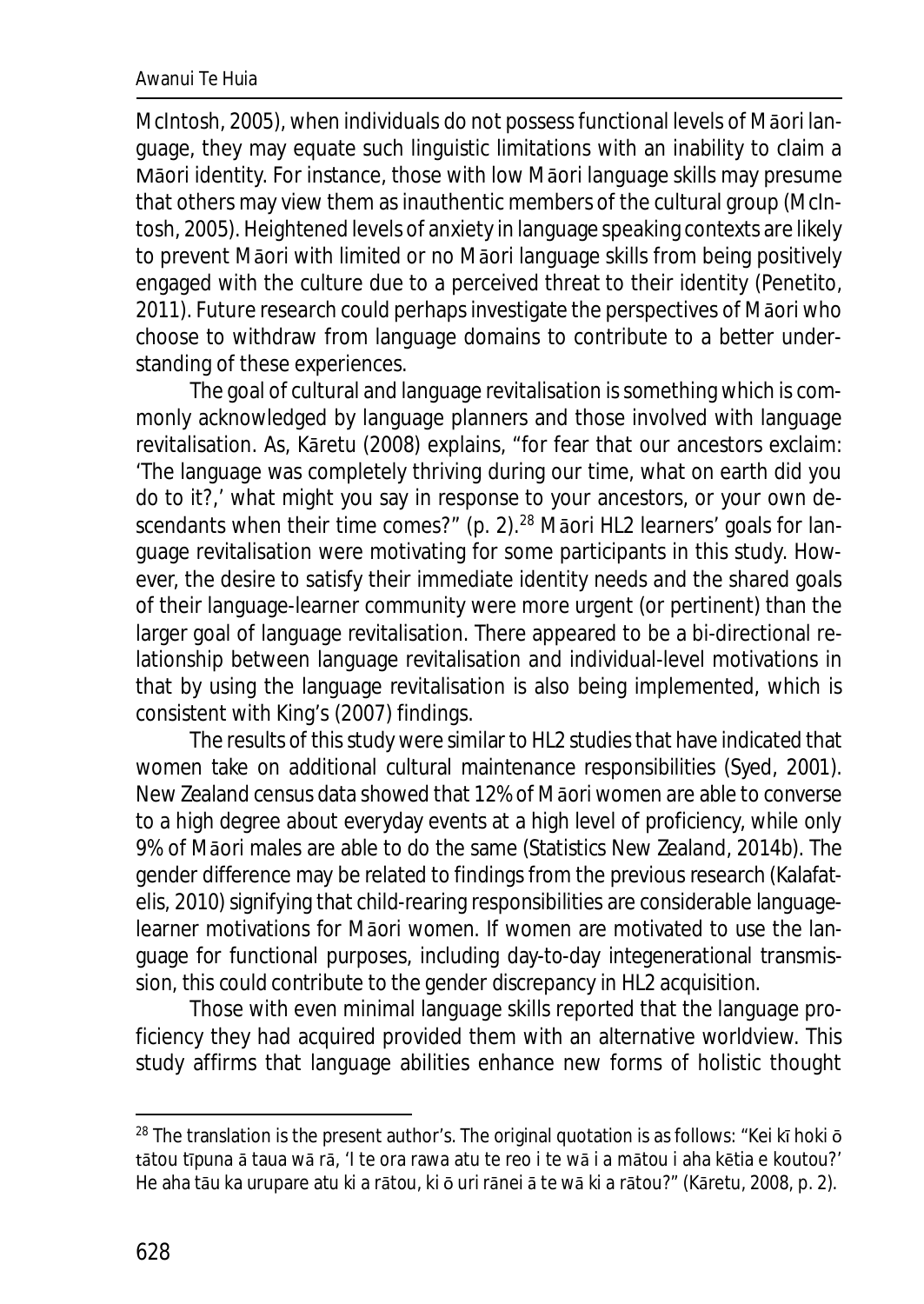(Nisbett, Peng, Choi, & Norenzayan, 2001) that resounded with traditional Māori concepts to a considerable degree (Durie, 2001). The ability to switch cultural frames (Hong et al., 2003) effectively was perhaps an outcome for Māori HL2 learners as they internalised the cultural values of their Māori community.

As most participants were already familiar with Pākehā behavioural norms, the ability to adapt in Māori contexts was positive for both psychological adaption and for relationship building. Similar to identity negotiation theory put forward by Ting-Toomey (2005), research could explore whether Māori HL2 learners develop skills to engage in identity negotiation more readily than monolingual Māori speakers of English. Furthermore, Māori HL2 learners may enhance their ability to negotiate cultural orientations dependent on the cultural values prioritised in their varying language environments.

A limitation of this research was that the experiences of those who had perhaps attempted to learn te reo Māori and had withdrawn from the process of learning were not included in this study. The views of these individuals may help to provide insights as to why some Māori disengage from the learning process. It is possible that Māori who are not supported through having strong relational ties with the culture may find it difficult to sustain the motivation to continue. Taking into account the concept of investment (Norton, 1997; Norton & Toohey, 2001), it is likely that those who are highly invested in being viewed as culturally mandated ingroup members of the language speaking community would have more to gain from improving their language skills.

This study does not assume that language motivations of Māori are directly transferable to the motivations of other indigenous populations or to HL2 learners globally. The experiences of colonisation that indigenous peoples have been subjected to are likely to influence language learning motivation in a number of distinct ways. However, what indigenous HL2 communities have in common (as observed by Fishman, 2001) is the low numbers of speakers. For indigenous HL2 learners to progress in becoming proficient target language speakers, it is necessary to develop relationships with the speaker population outside of the classroom. For some learners, this process may inadvertently assist in the process of cultural knowledge sharing and thus contribute to the wider goal of indigenous cultural maintenance and/or revitalisation.

## **8. Conclusion**

Research findings from this study can be linked to universal experiences of second language learners in the sense that learners may develop increased levels of motivation due to the current or future rewards that they receive from the target language community. However, what distinguishes Māori HL2 learners, indigenous to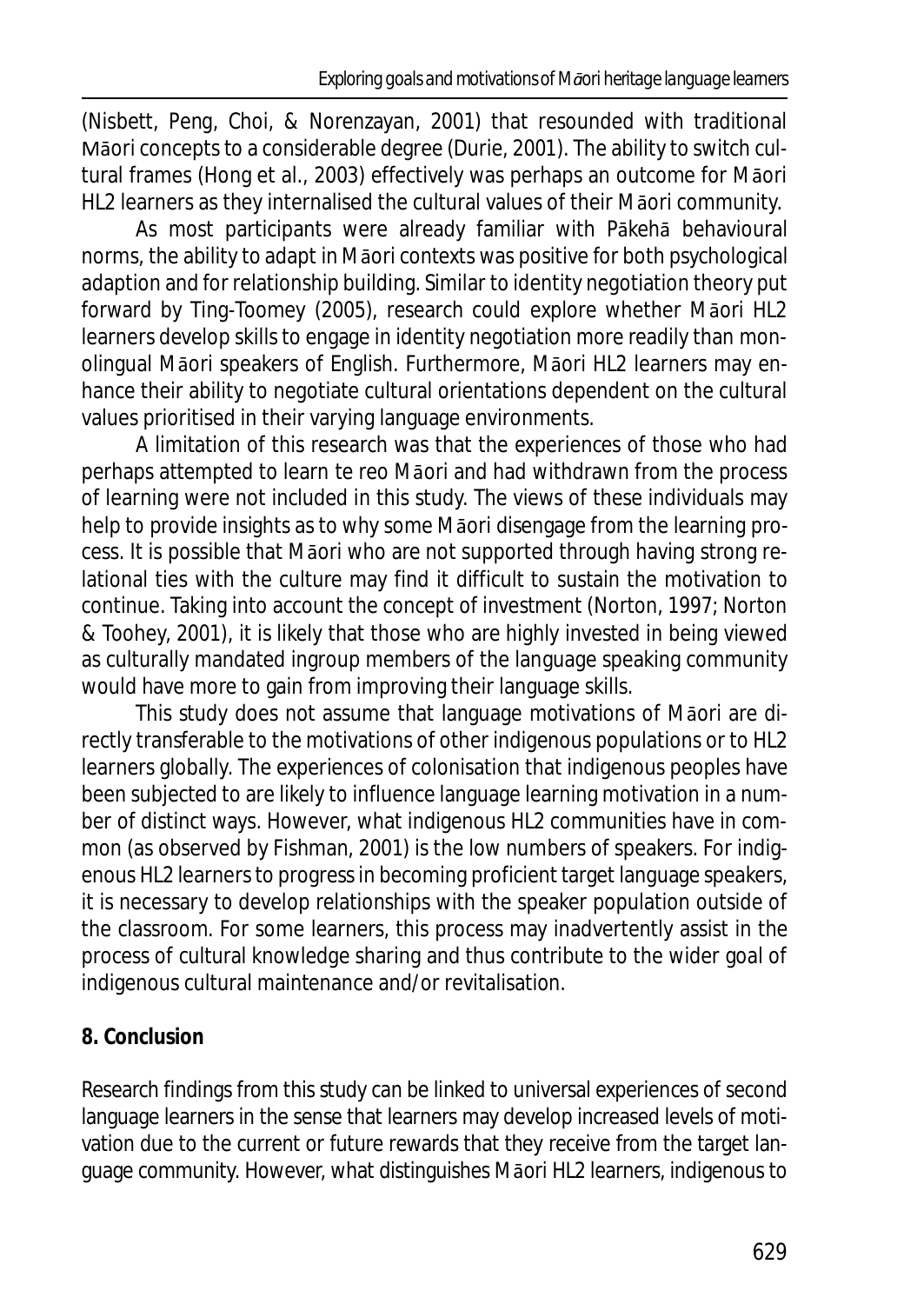#### Awanui Te Huia

Aotearoa, New Zealand, is their cultural and spiritual connection with both the language and the past and present speakers of that language. The history of colonisation that has directly influenced the current state of te reo Māori is one which has contemporary consequences for Māori HL2 learners and the future of the language as a whole. The process of reclaiming a Māori identity is also deeply entrenched in the politics surrounding language motivation. In order for Māori HL2 motivations to be better understood, it is vital that the historical colonial context of language oppression, and that the contemporary efforts of revitalization, be considered.

When exploring HL2 learner motivations more broadly, perhaps what many HL2 learners globally share in common is the ability to use the HL2 as a vehicle for informing its language speakers about the values of HL2 communities (both living and deceased). Furthermore, the personal nature of language learning for HL2 learners may have implications for social identity at an individual level and the confidence to claim ingroup membership at a collective level. Those who are able to connect with their identity and heritage culture through the act of language learning are likely to be empowered to create further bonds with the target culture. These questions could be explored further in future research that focuses specifically on the role of HL2 learners' cultural identity processes at both the group and individual level.

#### **Acknowledgements**

He mihi nui tēnei ki ngā kaiuiui kua whai wāhi mai ki tēnei kaupapa rangahau. Ko te tūmanako ia kua tika taku whakamāramatanga atu i ngā wheako kua tohua mai ki ahau. He mihi hoki tēnei ki ōku kaiarahi arā ko Rawinia Higgins, rāua ko James Liu, tēnā rawa atu kōrua i ngā kupu akiaki me ngā tohutohu. Tēnā anō hoki koe e taku hoa a Arama Rata i te āhua o tō tautoko mai ki ahau me āku tuhituhinga. Tēnā koutou katoa.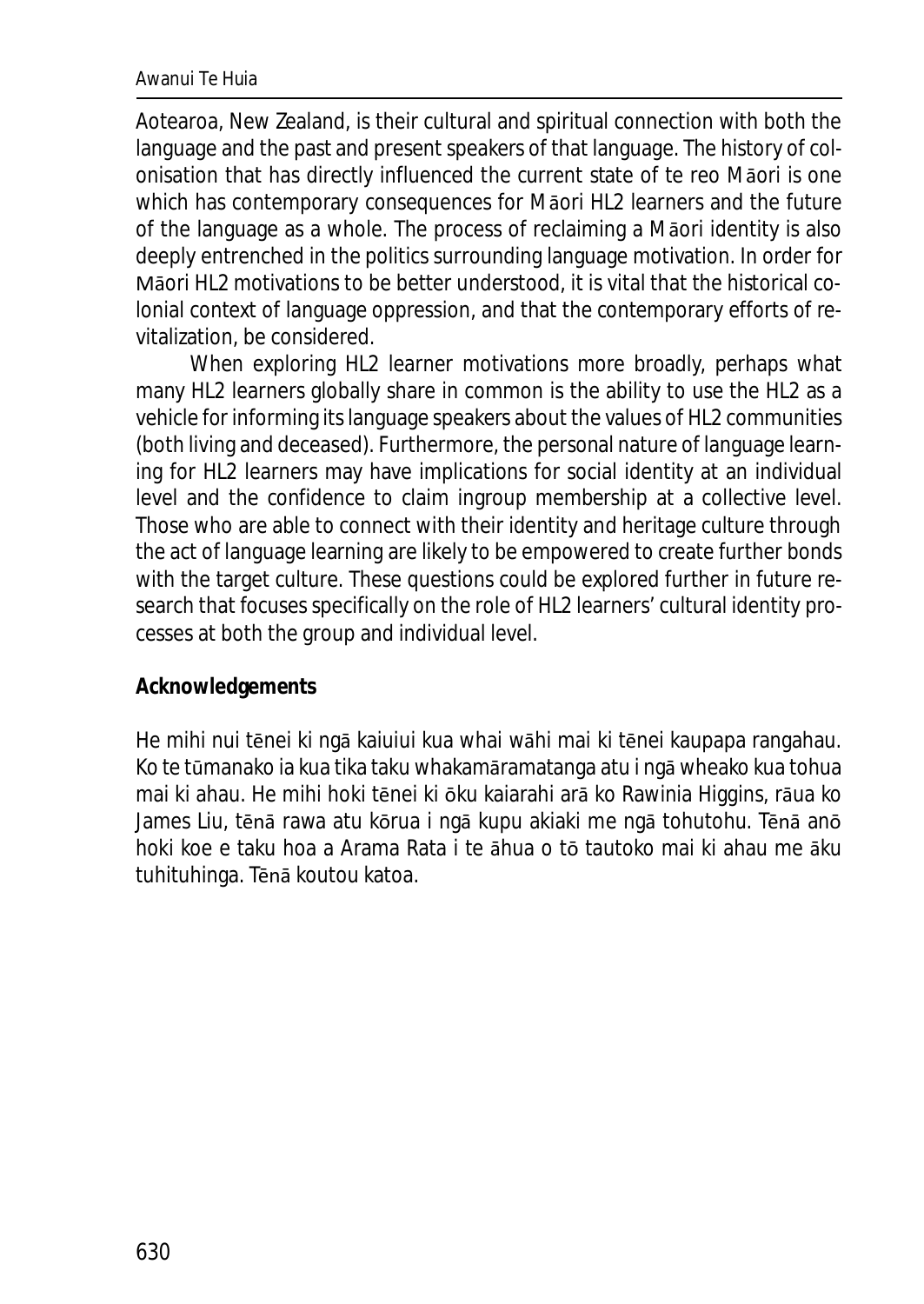#### References

- Benet-Martinez, V., & Haritatos, J. (2005). Bicultural identity integration (BII): Components and psychosocial antecedents. *Journal of Personality, 73*(4), 1015 - 1050.
- Benet-Martinez, V., Leu, J., Lee, F., & Morris, M. (2002). Negotiating biculturalism: Cultural frame switching in biculturals with oppositional versus compatible cultural identities. *Journal of Cross-cultural Psychology, 33*, 492 - 516. doi: 10.1177/0022022102033005005
- Borell, B. A. E., Gregory, A. S., McCreanor, T. N., Jensen, V. G. L., & Barnes, H. E. Moewaka. (2009). "It's hard at the top but it's a whole lot easier than being at the bottom": The role of privilege in understanding disparities in Aotearoa/New Zealand. *Race/Ethnicity: Multidisciplinary Global Contexts, 3*(1), 29-50.
- Braun, V., & Clarke, V. (2006). Using thematic analysis in psychology. *Qualitative Research in Psychology, 3*(2), 77-101.
- Brewer, M. (1991). The social self: On being the same and different at the same time. *Personality and Social Psychology Bulletin, 17*, 475-482. doi: 10.11770/0146167291175001
- Chrisp, S. (2005). Māori intergenerational language transmission. *International Journal of Sociology of Language,* (172), 149-181.
- Department of Corrections. (2007). *Over-representation of Māori in the criminal justice system: An exploratory report*. Wellington.
- Durie, M. (2001). *Mauri ora: They dynamics of Māori health*. Melbourne: Oxford University Press.
- Edge, K., Nikora, L., & Rua, M. (2011). Different coloured tears: Dual cultural identity and tangihanga. *MAI Review, 1*, 1-16.
- Education Counts. (2011). *Highest attainment numbers by ethnic group (2009- 2010)*. Wellington: Ministry of Education. Retrieved from http://www.edu cationcounts.govt.nz/statistics/schooling/school\_leavers2/highest-attain ment-numbers-2009
- Fishman, J. (2001). 300-plus years of heritage language education in the United States. In J. Peyton, D. Ranard, & S. McGinnis (Eds.), *Heritage languages in America: Preserving a national resource* (pp. 81-97). Washington, DC: Center for Applied Linguistics/Delta Systems.
- Fishman, J. (Ed.). (1996). *What do you lose when you lose your language?* Flagstaff, AZ: Center for Excellence in Education, Northern Arizona University.
- Fishman, J. (1989). *Language and ethnicity in minority sociolinguistic perspectives*. Clevedon: Multilingual Matters.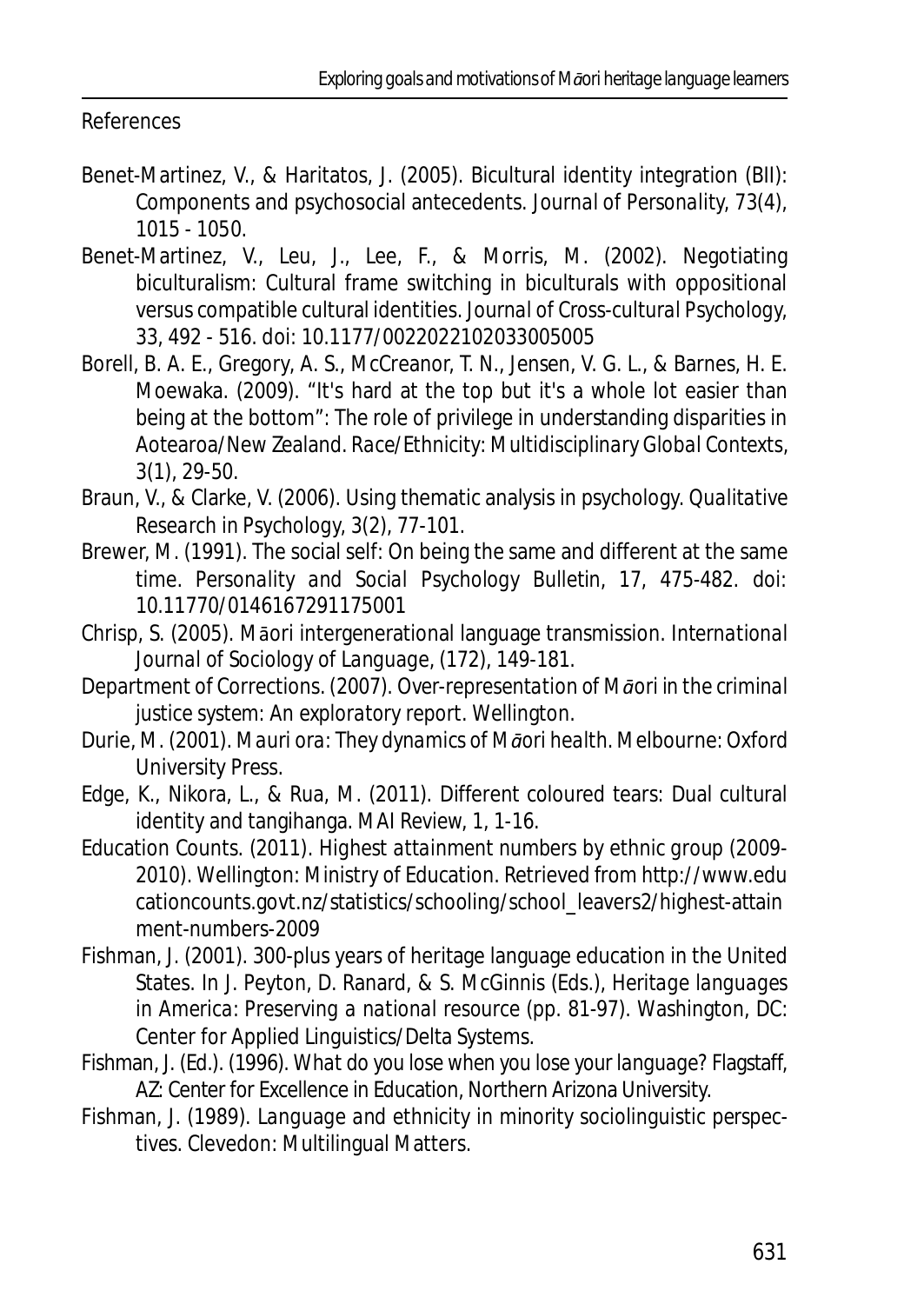- Gloyne, P. (2014). Te Panekiretanga o te Reo. In R. Higgins, P. Rewi, & V. Olsen-Reeder (Eds.), *The value of the Māori language: Te hua o te reo Māori* (pp. 305-318). Wellington: Huia.
- Harmon, D., & Loh, J. (2010). The index of linguistic diversity: A new quantitative measure of trends in the status of the world's languages. *Index of Linguistic Diversity, 4*, 97-151.
- Hong, Y., Benet-Martinez, V., Chiu, C., & Morris, M. W. (2003). Boundaries of cultural influence: Construct activation as a mechanism for cultural differences in social perception. *Journal of Cross-cultural Psychology, 34*(4), 453-464.
- Jackson, B., & Fischer, R. (2007). Biculturalism in employee selection or 'who should get the job'? Perceptions of Māori and Pākehā job applicants in a NZ European student sample. *New Zealand Journal of Psychology, 36*(2), 100-108.
- Jackson, M. (1998). Research and the colonisation of Māori knowledge*.* Paper presented at the Te Oru Rangahau: Māori Research and Development Conference, Massey University, Palmerston North, New Zealand.
- Kaikaranga. (n.d.). In *Māori dictionary*. Retrieved from http://maoridictionary. co.nz/search?idiom=&phrase=&proverb=&loan=&histLoanWords=&kew ords=Kaikaranga
- Kaiwhaikōrero. (n.d.). In *Māori dictionary*. Retrieved from http://maoridictionar y.co.nz/search?idiom=&phrase=&proverb=&loan=&histLoanWords=&key words=Kaiwhaik%C5%8Drero
- Kalafatelis, R. (2010). *Engagement with the Māori Language Benchmark Survey 2009* [Report]. Wellington: Research New Zealand.
- Kāretu, T. (1993). Tōku reo, tōku mana. In W. Ihimaera (Ed.), *Te ao mārama: Regaining aotearoa Māori writers speak out: Vol. 2* (pp. 222-239). Auckland: Reed.
- Kāretu, T. S. (2008, September). Ka piroku te hatete, kua aha? Paper presented at the Ngā Kete a Rēhua: Inaugural Māori Research Symposium, Te Whare Wānanga o Waitaha, University of Canterbury, Christchurch, New Zealand.
- King, J. M. (2007). *Eke ki runga i te waka: The use of dominant metaphors by newly-fluent Māori speakers in historical perspective* (Unpublished doctoral dissertation). University of Canterbury, Christchurch, New Zealand.
- Kingi, T. K. R. (2005, November). *Māori health, Māori research, and Māori mental health outcomes*. Paper presented at the Hui Whakapiripiri, Christchurch, New Zealand.
- Krauss, M. (1992). The world's languages in crisis. *Language, 68*(1), 4-10.

Māramatanga. (n.d.). In *Māori dictionary*. Retrieved from http://maoridictionar y.co.nz/search?idiom=&phrase=&proverb=&loan=&histLoanWords=&key words=M%C4%81ramatanga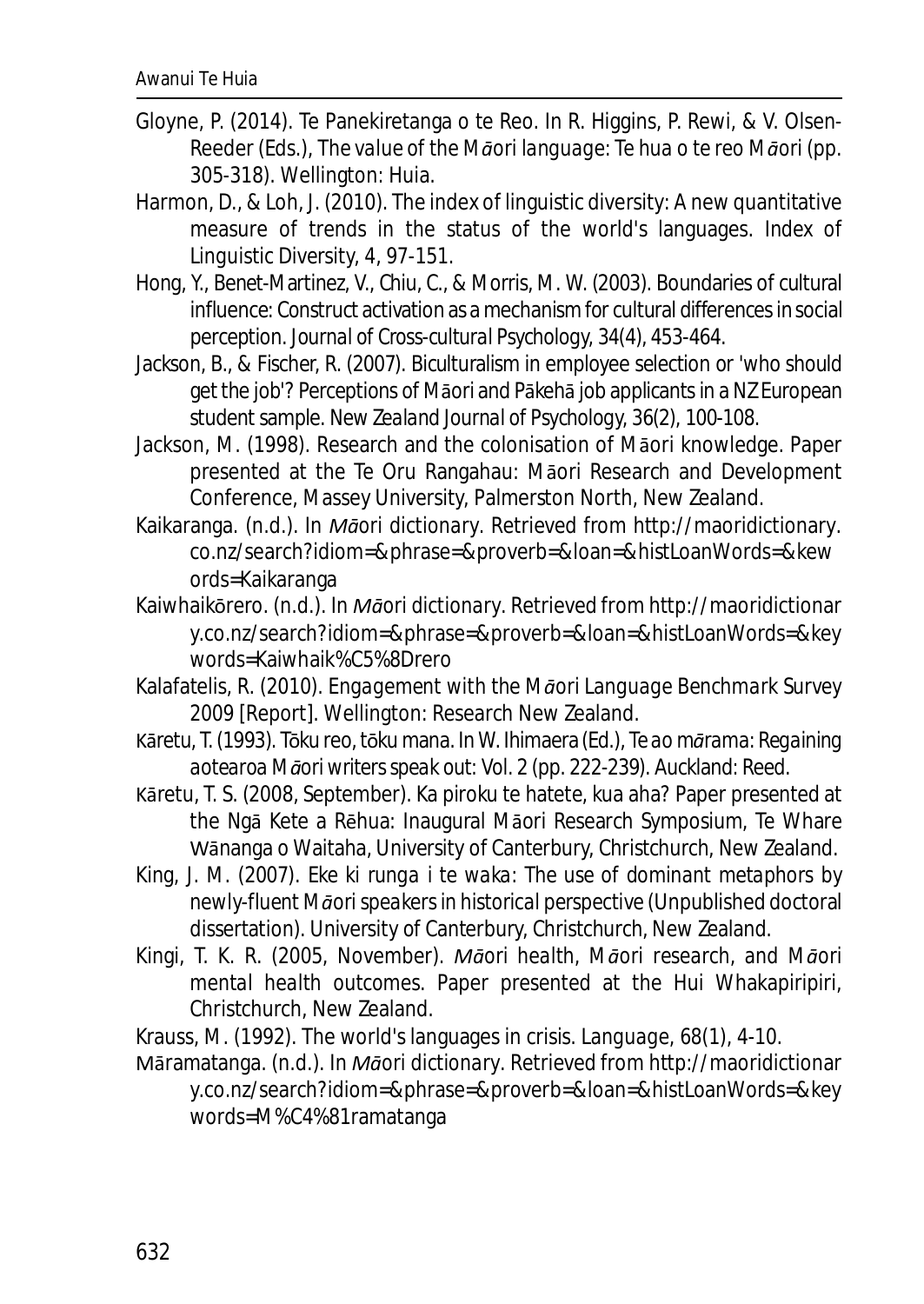- McIntosh, T. (2005). Māori identities: Fixed, fluid, forced. In J. H. Liu, T. McCreanor, T. McIntosh, & T. Teaiwa (Eds.), *New Zealand identities departures and destinations* (pp. 38-51). Wellington: Victoria University Press.
- Memmi, A. (1965). *The colonizer and the colonized*. London: Beacon.
- Nisbett, R. E., Peng, K., Choi, I., & Norenzayan, A. (2001). Culture and systems of thought: Holistic versus analytic cognition. *Psychological Review, 108*(2), 291-310.
- Noels, K. A. (2001). New orientations in language learning motivation: Towards a model of intrinsic, extrinsic, and integrative orientations and motivation. In Z. Dörnyei & R. Schmidt (Eds.), *Motivations and second language acquisition* (pp. 43-68). Honolulu: University of Hawai'i, Second Language Teaching and Curriculum Center.
- Noels, K. A., Pelletier, L. G., Clement, R., & Vallerand, R. J. (2003). Why are you learning a second language? Motivation orientations and selfdetermination theory. *Language Learning Journal, 53*(1), 33-64.
- Norton, B. (1997). Language, identity, and the ownership of English. *Teachers of English to Speakers of Other Languages, 31*(3), 409-429.
- Norton, B., & Toohey, K. (2001). Changing perspectives on good language learners. *Teachers of English to Speakers of Other Languages, 35*(2), 307-322.
- Orange, C. (2004). *An illustrated history of the Treaty of Waitangi*. Wellington: Bridget Williams.
- O'Regan, H. (2014). Kia matike, kia mataara: Te huanui o kotahi mano kāika. In R. Higgins, P. Rewi. & V. Olsen-Reeder (Eds.), *The value of the Māori language: Te hua o te reo Māori* (pp. 109-122). Wellington: Huia.
- Padilla, A., & Borsato, F. (2010). Psychology. In J. Fishman & O. Garcia (Eds.), *Handbook of language and ethnic identity* (pp. 5-17). New York: Oxford University Press.
- Pao. (n.d.). In *Māori dictionary*. Retrieved from http://maoridictionary.co.nz/sea rch?idiom=&phrase=&proverb=&loan=&histLoanWords=&keywords=pao
- Penetito, W. T. (2011, May). Kaupapa Māori education: Research as the exposed edge. Paper presented at the Kei Tua o te Pae Hui Proceedings: The Challenges of Kaupapa Māori Research in the 21st Century, Welligton, New Zealand.
- Phinney, J. (1989). Stages of ethnic identity development in minority group adolescents. *Journal of Early Adolescence, 9*, 34-49.
- Pratto, F., Sidanius, J., & Levin, S. (2006). Social dominance theory and the dynamics of intergroup relations: Taking stock and looking forward. *European Review of Social Psychology, 17*, 271-320.
- Reedy, T., Dewes, C., Maxwell, T. K., O'Regan, H., Papa, P., Shortland, R., & Waho, T. (2011). *Te Reo Mauriora: Te Arotakenga o te rārangi reo Māori me te*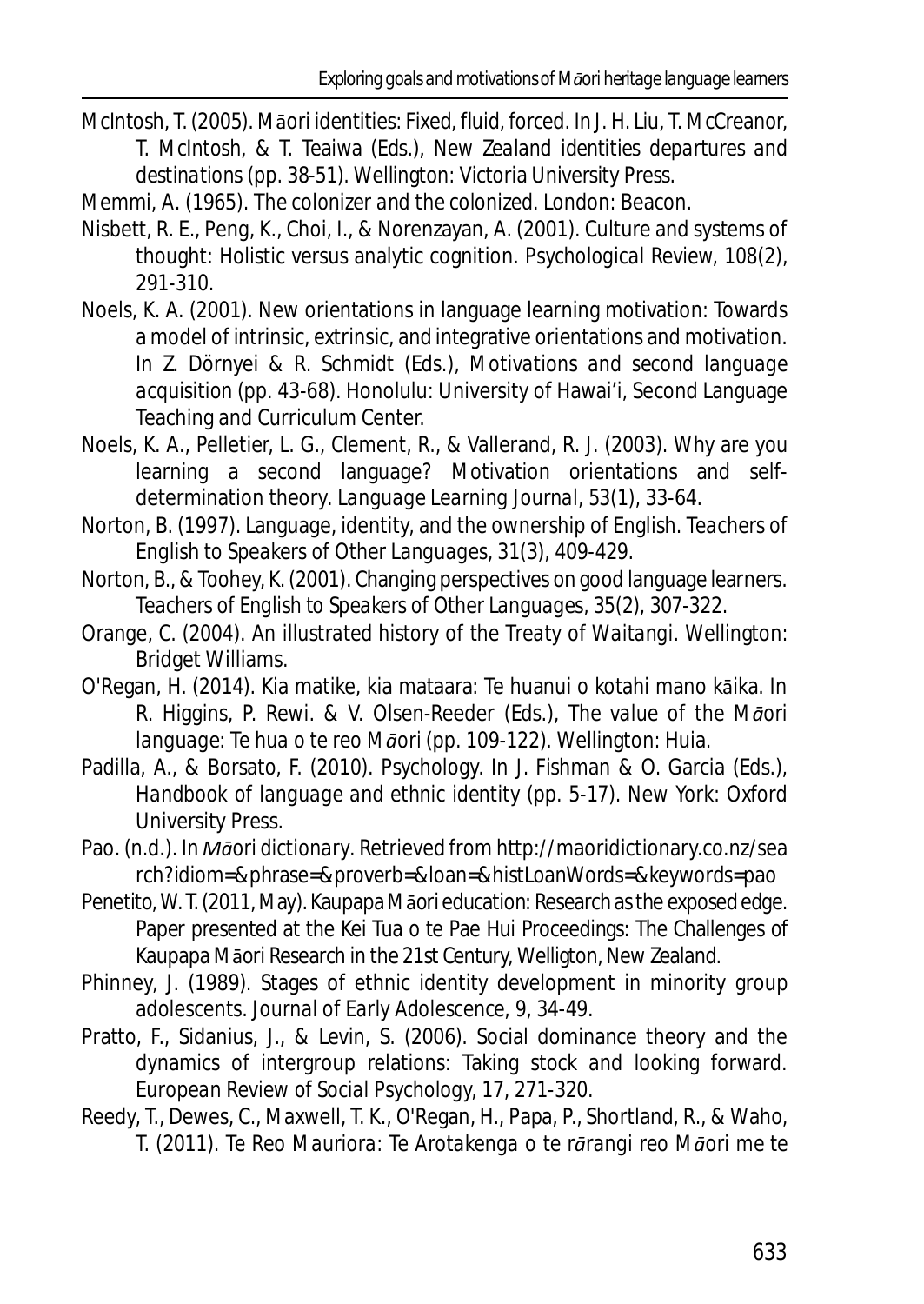*rautaki reo Māori - Review of the Māori language sector and the Māori langauge strategy*. Wellington.

- Robson, B., & Purdie, G. (2007). Mortality. In B. Robson & R. Harris (Eds), *Hauora: Māori Standards of Health IV. A study of the years 2000-2005* (pp. 33-61)*.* Wellington: Te Rōpū Rangahau Hauora a Eru Pōmare.
- Schmidt, R., & Watanabe, Y. (2001). Motivation, strategy use, and pedagogical preferences in foreign language learning. In Z. Dörnyei & R. Schmidt (Eds.), *Motivation and second language acquisition* (pp. 313-360). Honolulu: University of Hawai'i, Second Language Teaching and Curriculum Center.
- Simons, G. F., & Lewis, M. P. (2011, October). The world's language in crisis: A 20 year update. Paper presented at the 26th Linguistics Symposium: Language Death, Endangerment, Documentation, and Revitalization, University of Wisconsin, Milwaukee, USA.
- Smith, L. T. (1989). Te reo Māori: Māori language and the struggle to survive. *ACCESS, 8*, 3-9.
- Statistics New Zealand. (2013). *2013 quickstats about Māori: 2013 census*. Wellington: Statistics New Zealand.
- Statistics New Zealand. (2014a). *Speakers of te reo Māori.* Wellington: Statistics New Zealand. Retrieved from http://www.stats.govt.nz/browse\_for\_sta ts/snapshots-of-nz/nz-progress-indicators/Home/Social/speakers-of-te-r eo-maori.aspx
- Statistics New Zealand. (2014b). *Te kupenga 2013.* Wellington: Statistics New Zealand. Retrieved from http://www.stats.govt.nz/browse\_for\_stats/pe ople and communities/maori/TeKupenga\_HOTP13/Commentary.aspx#use
- Syed, Z. (2001). Notions of self in foreign language learning: A qualitative analysis. In Z. Dörnyei & R. Schmidt (Eds.), *Motivation and second language acquisition* (pp. 127-148). Honolulu: University of Hawai'i, Second Language Teaching and Curriculum Center.
- Tajfel, H., & Turner, J. (1986). The social identity theory of intergroup behavior. In S. Worchel & W. Austin (Eds.), *Psychology of intergroup behavior*: *Vol. 2.* Chicago: Nelson-Hall.
- Ting-Toomey, S. (2005). Idenity negotiation theory: Cross cultural boundaries. In W. B. Gudykunst (Ed.), *Theorizing about intercultural communication*. Thousand Oakes: Sage.
- Valdes, G. (2005). Bilingualism, heritage language learners, and SLA research: Opportunities lost or seized? *The Modern Language Journal, 89*(3), 410-426.
- Vedder, P., & Virta, E. (2005). Language, ethnic identity, and the adaption of Turkish immigrant youth in the Netherlands and Sweden. *International Journal of Intercultural Relations, 29*, 317-337. doi: 10.1016/j.ijintrel.2005.05.006